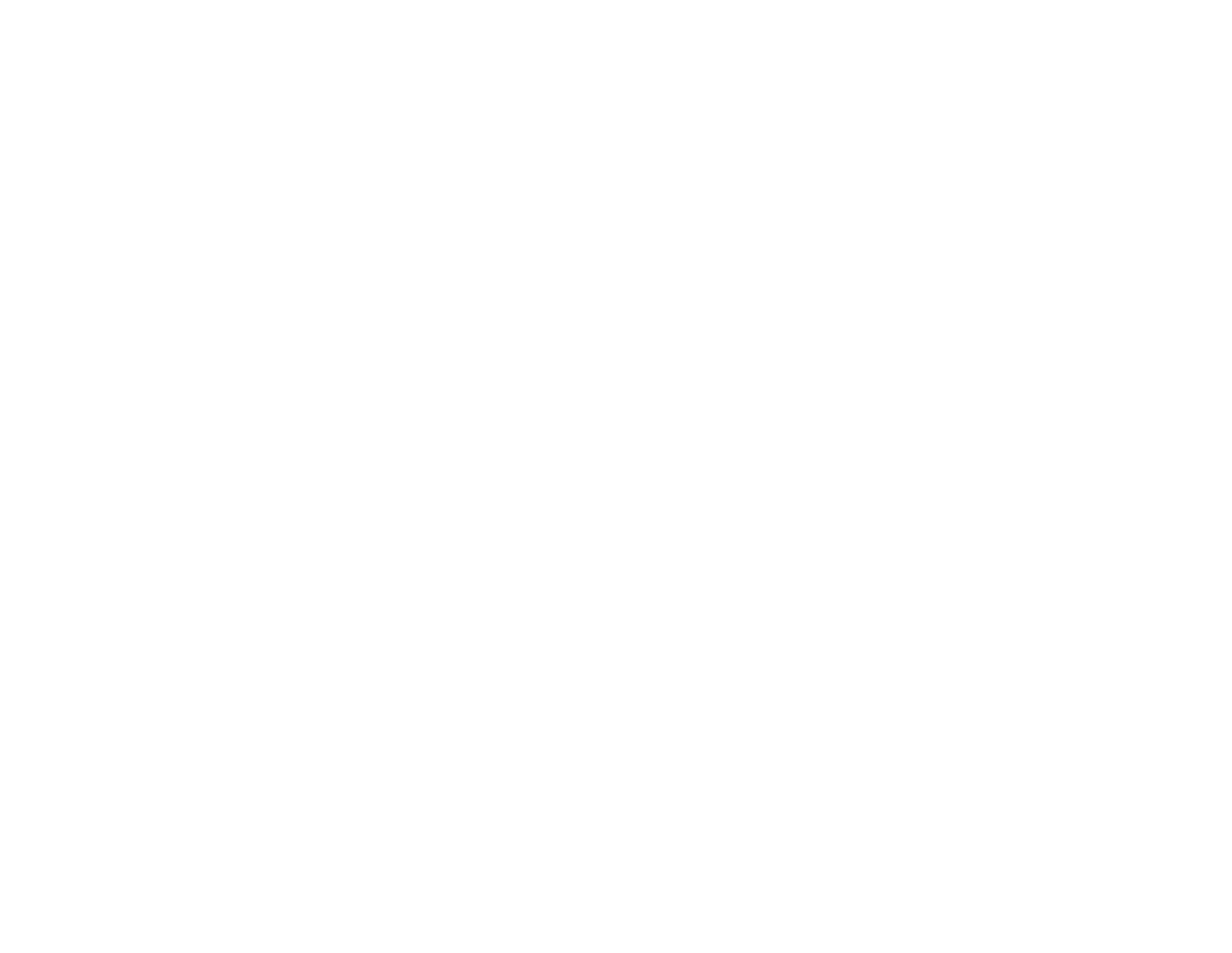Commissioned by Vancouver New Music with the financial support of the Music Section of the Canada Council

Dedicated to my Parents

Duration: 12' 00" Copyright: 01996 Keith A. Hamel Performance Rights: SOCAN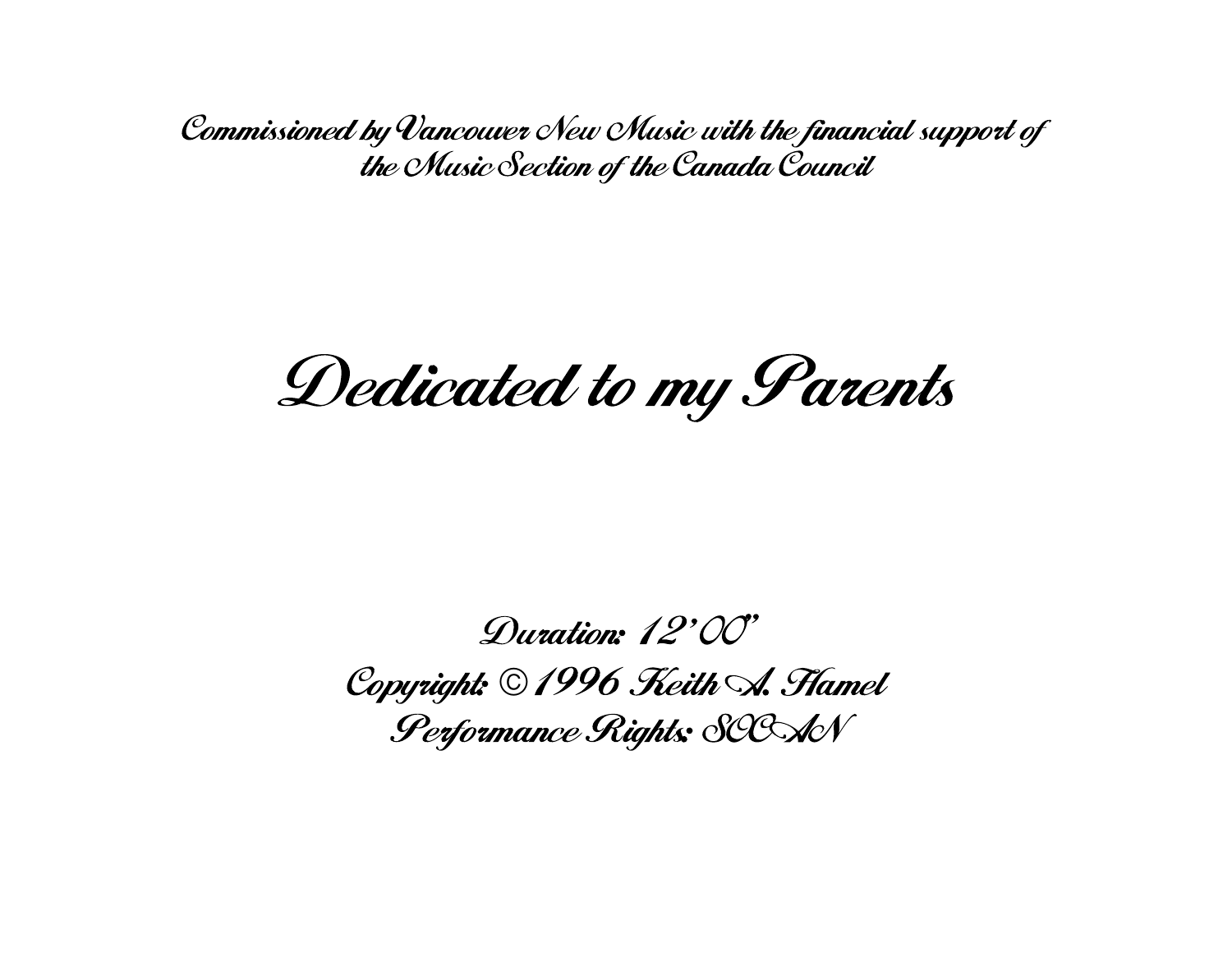Instrumentation

Flute / Piccolo Piano Oboe Violin Bb Clarinet Violoncello Percussion Double Bass

Percussion Instruments Stockenspiel Chimes Chimes Vibraphone Sizzle Cymbal Heavy Spring Coil 2 Tam-tams  $3$  Tam-tams (S,CM,L)  $2$  Tom-toms (CM, L)

N.B. Score is Written at Sounding Pitch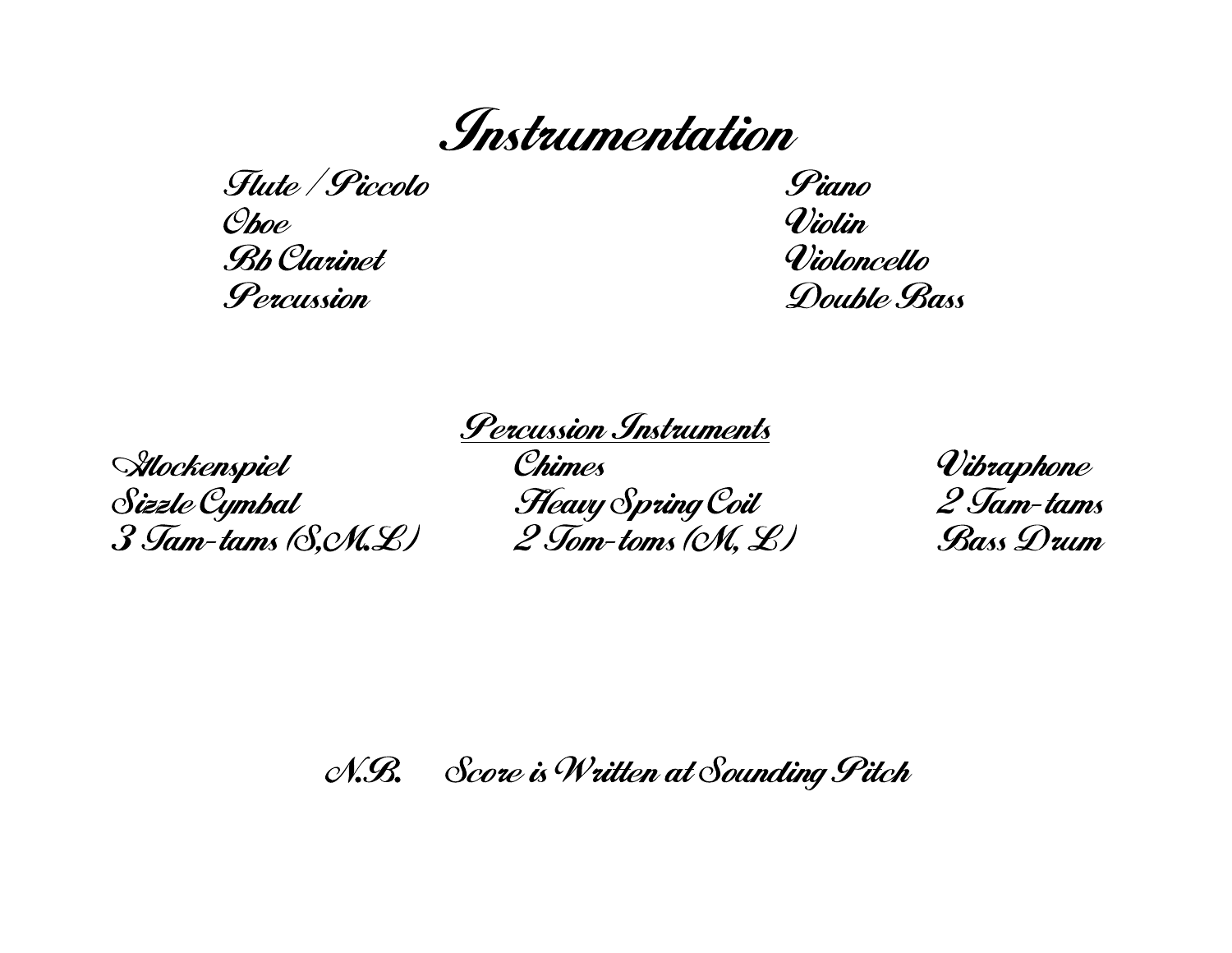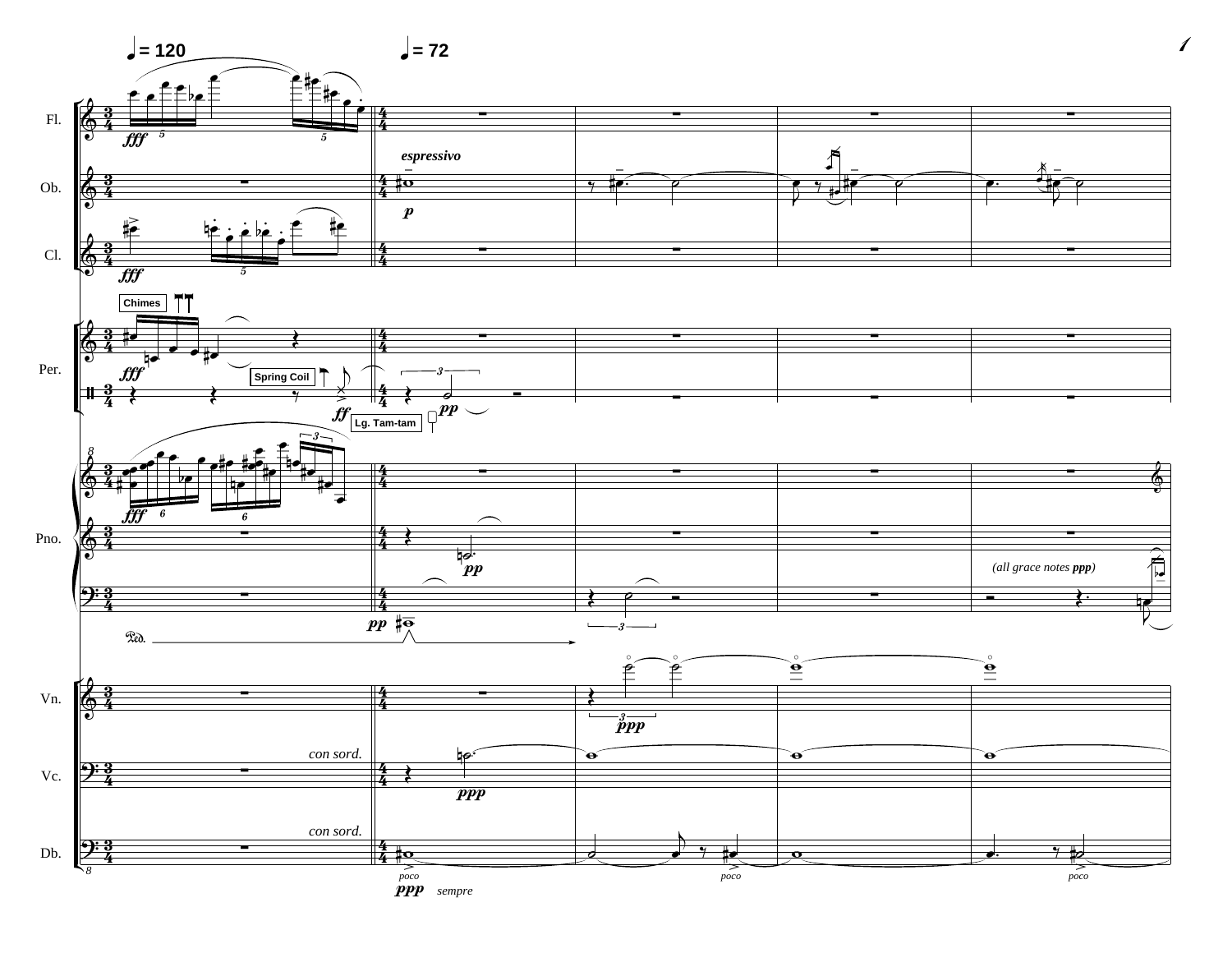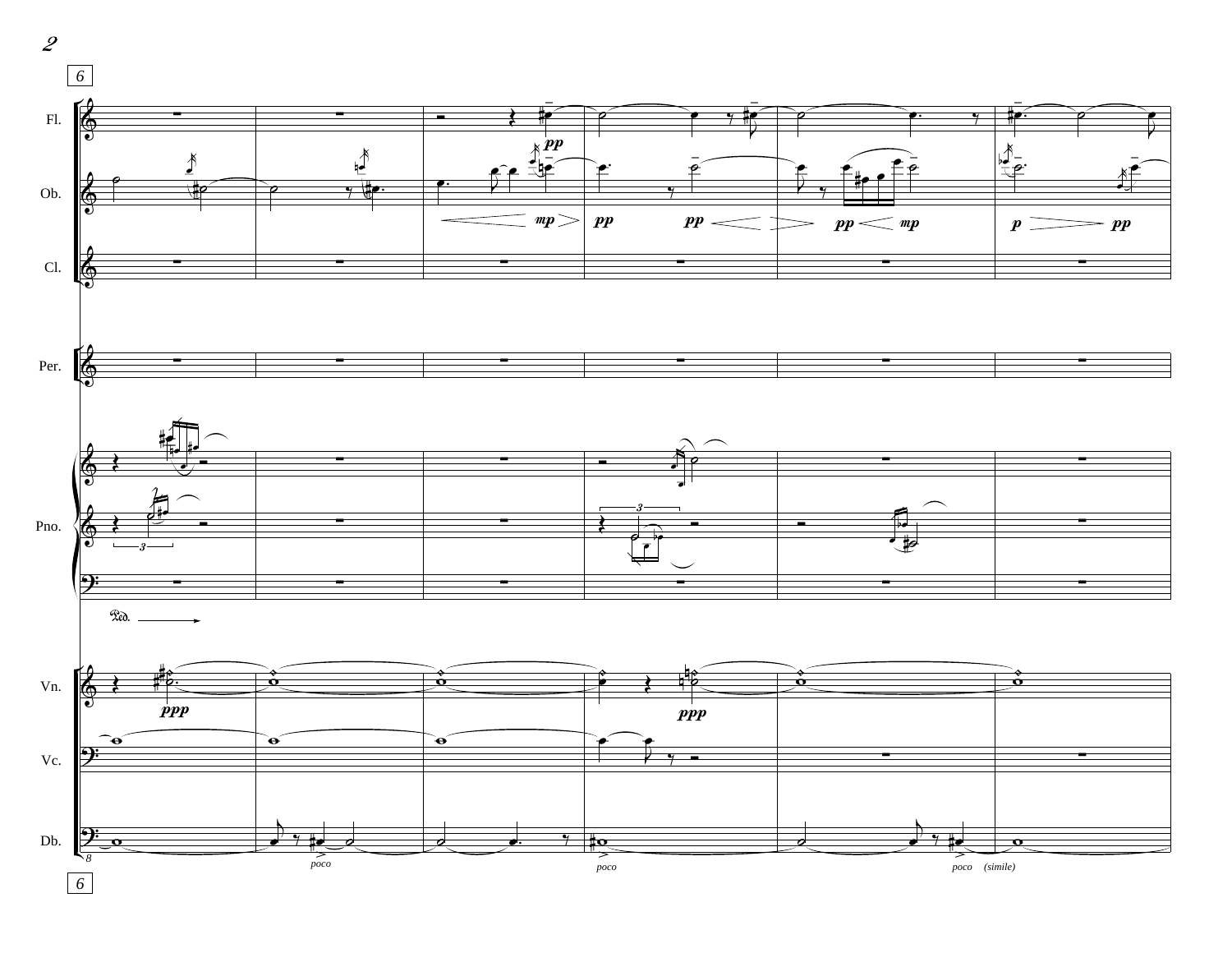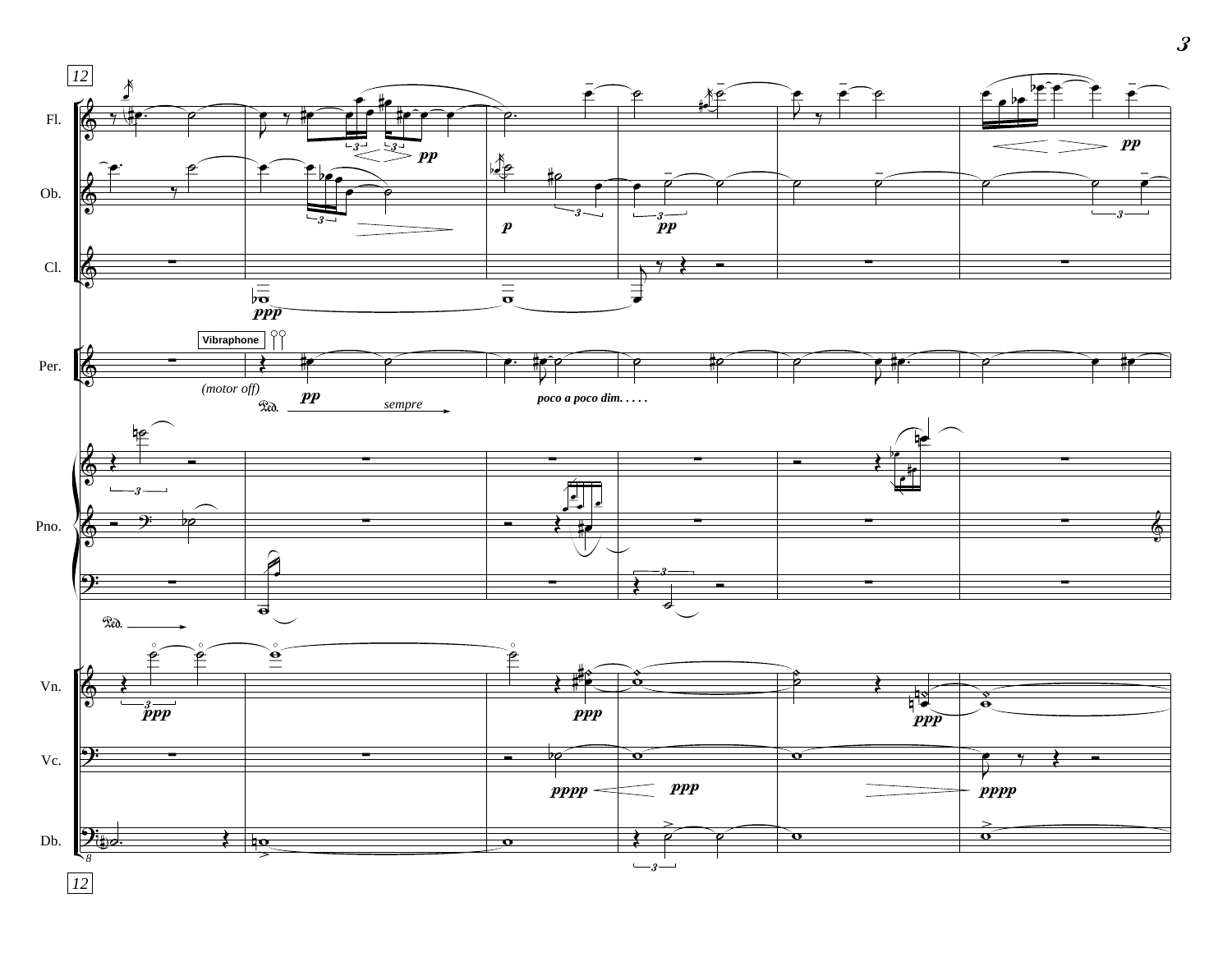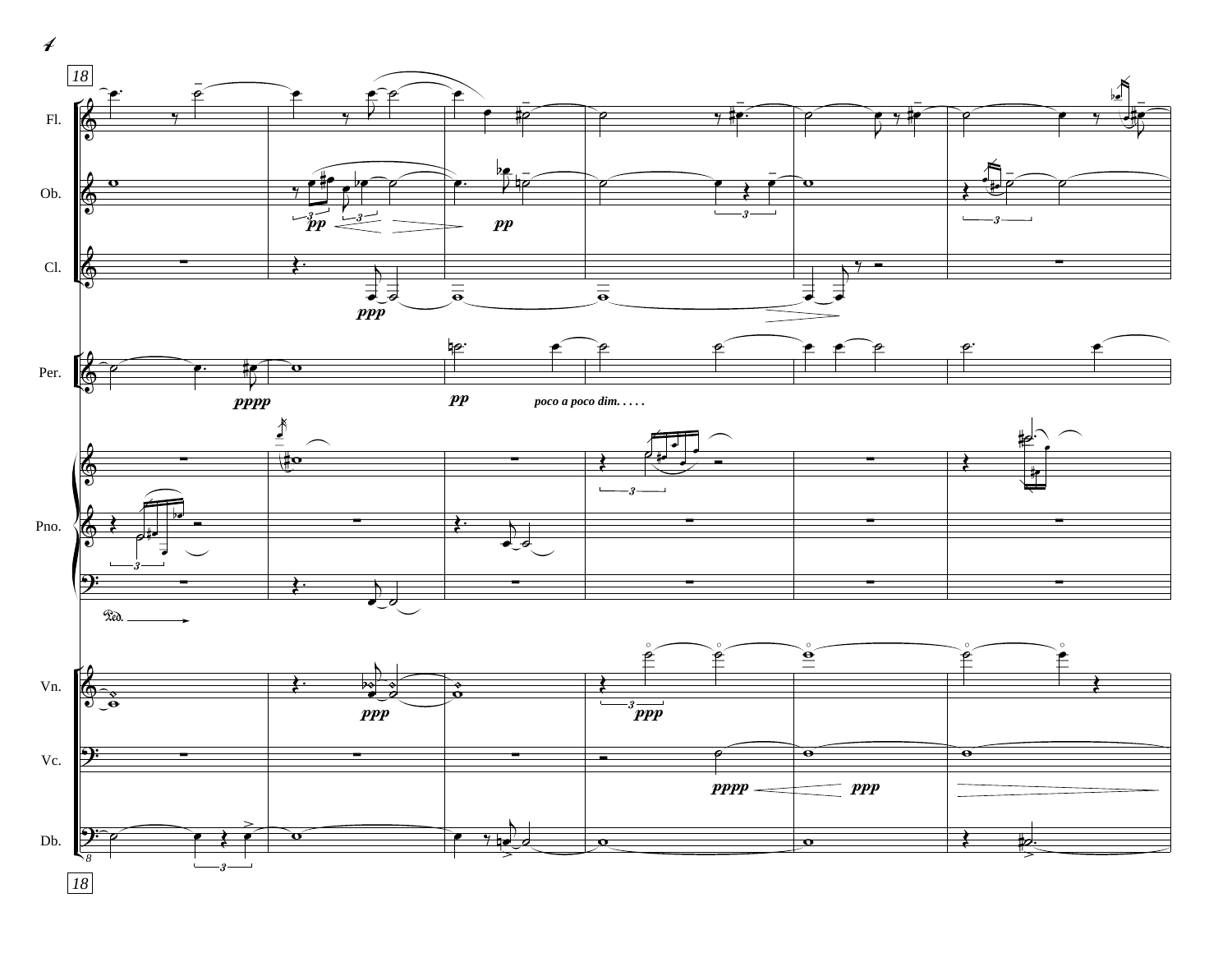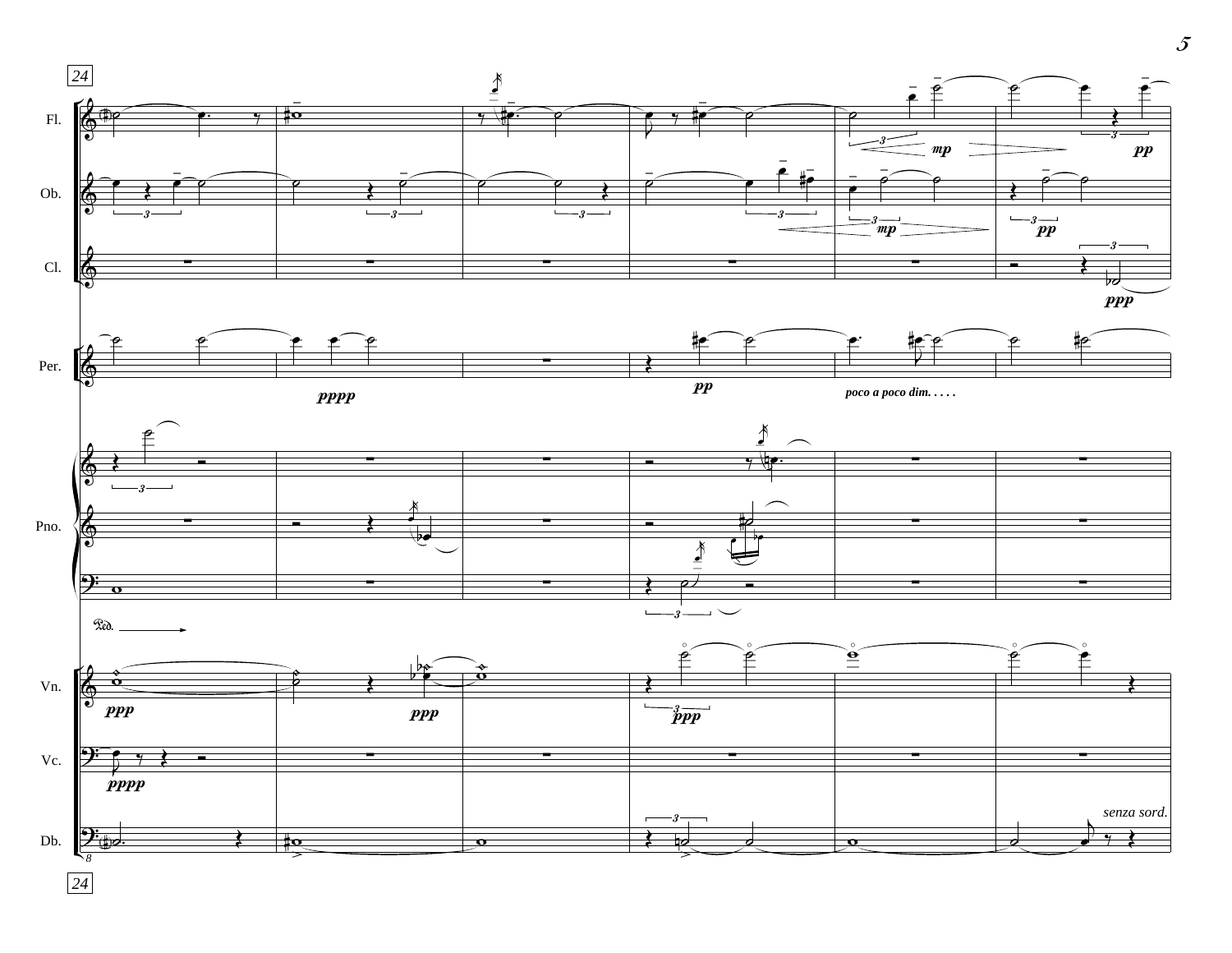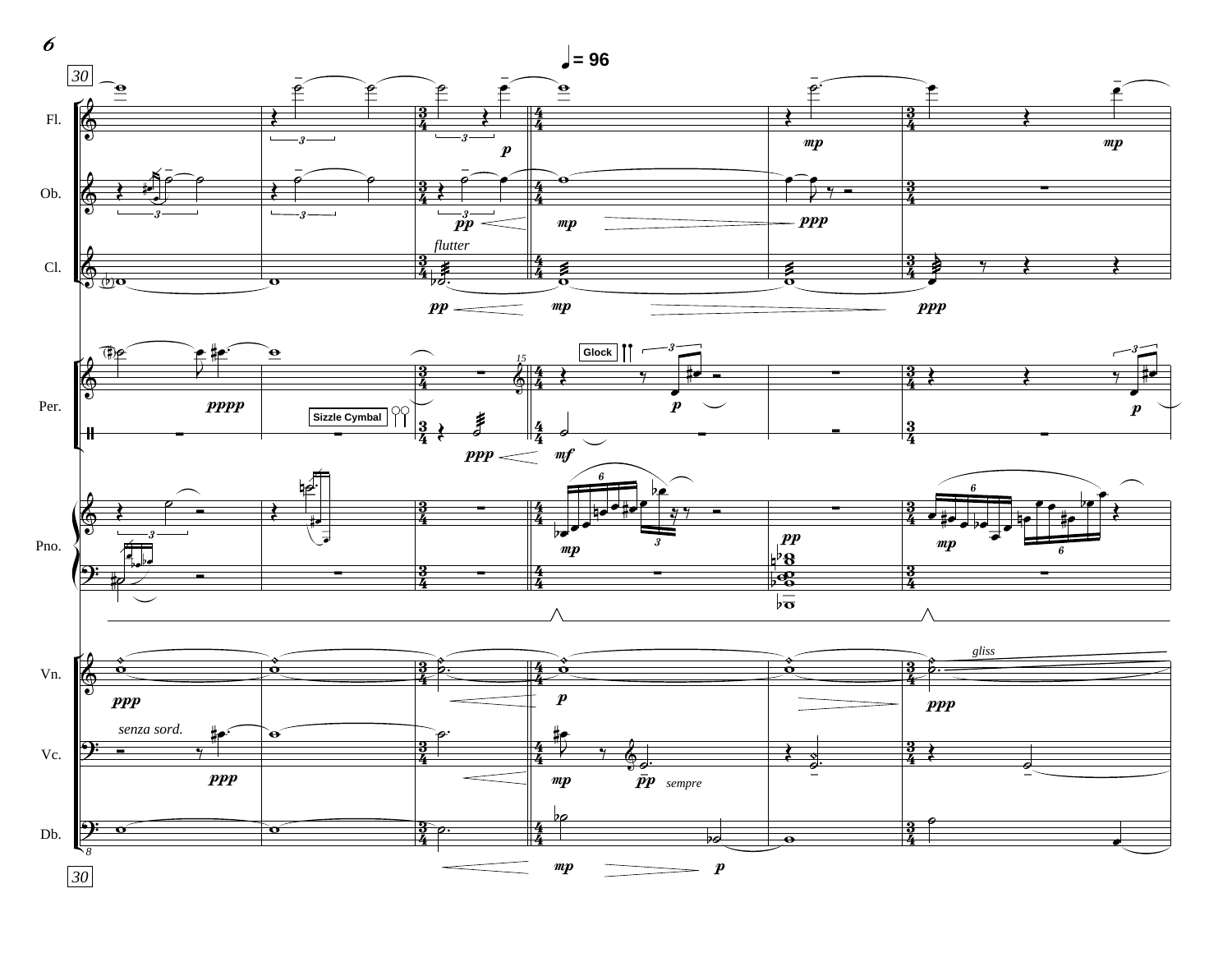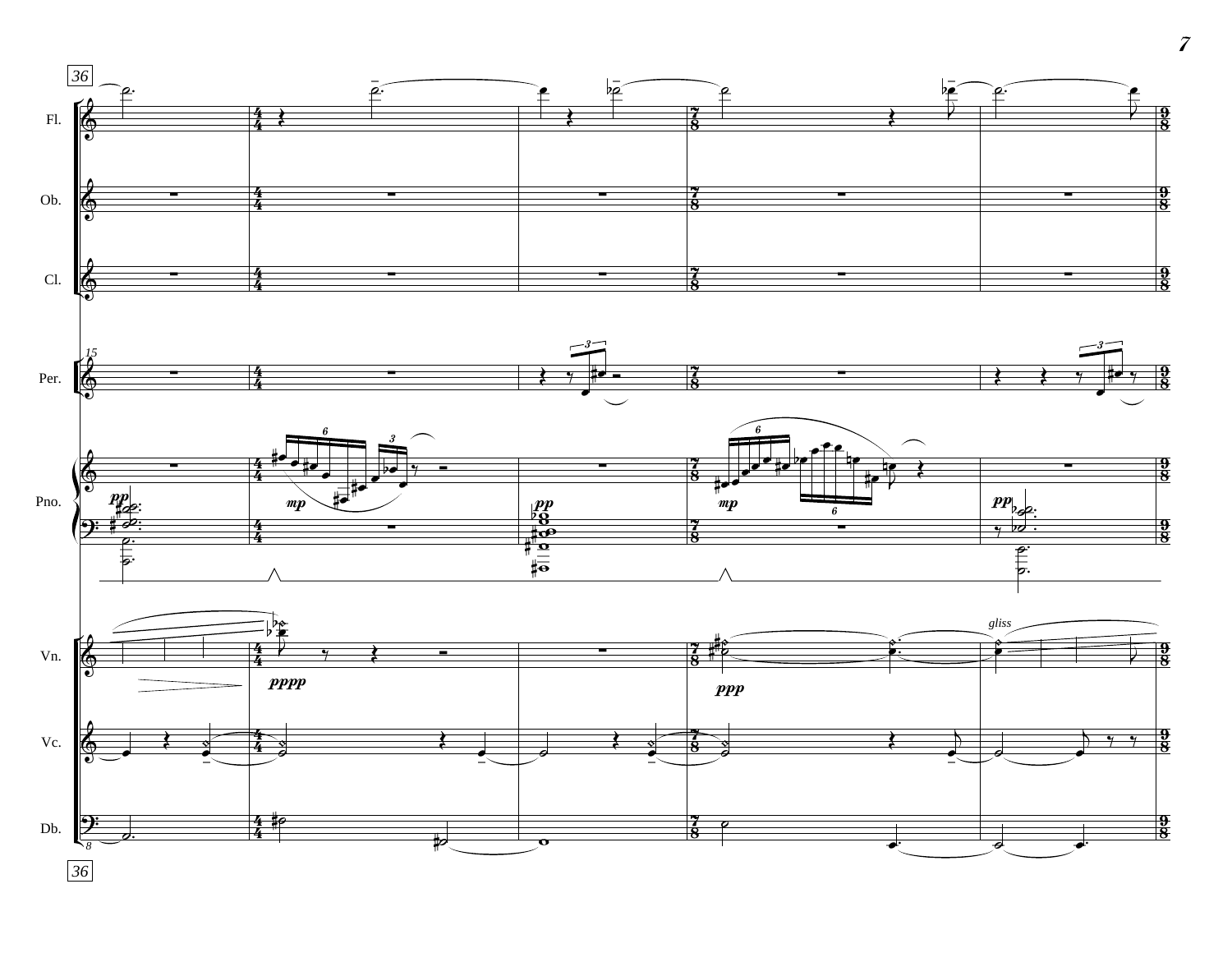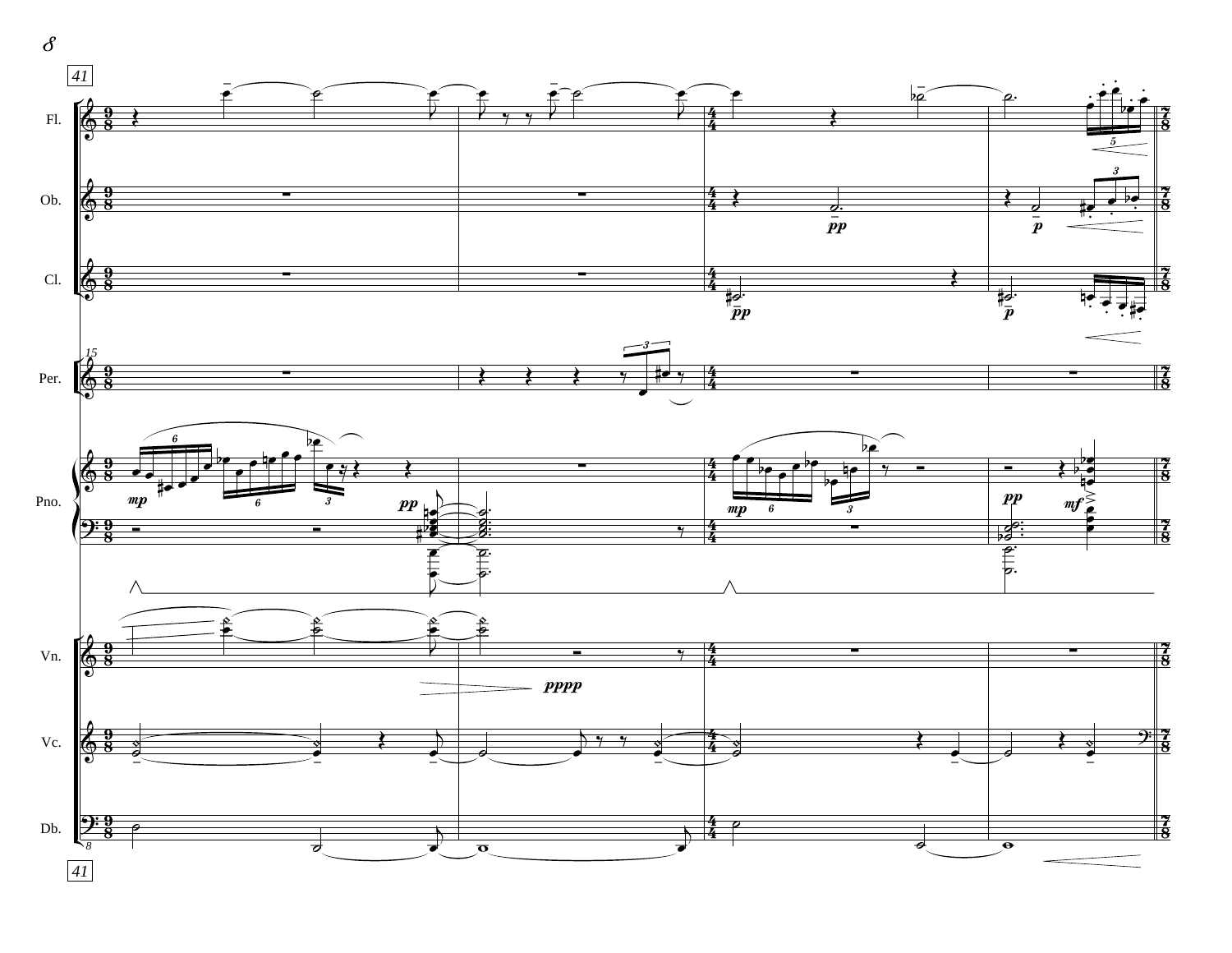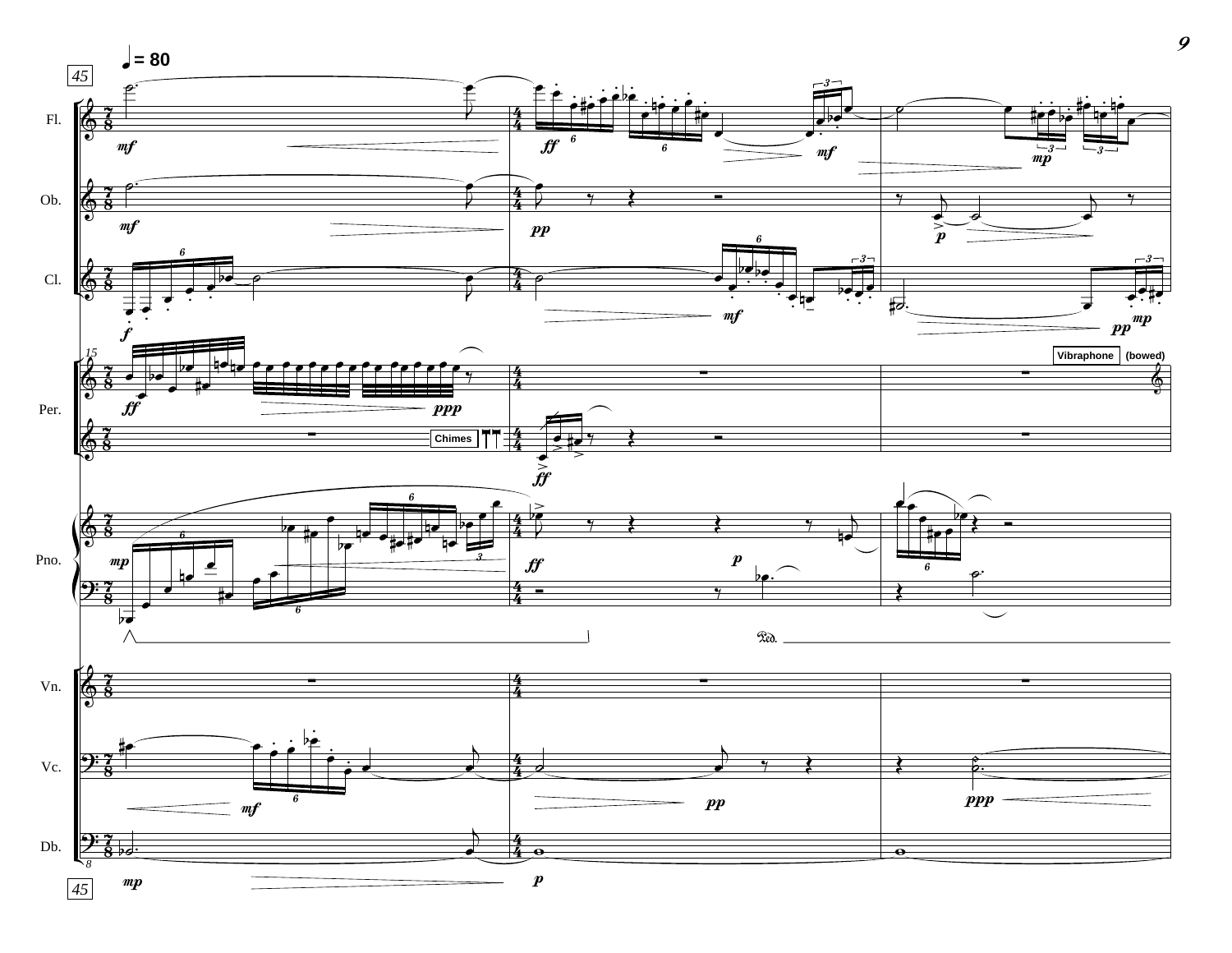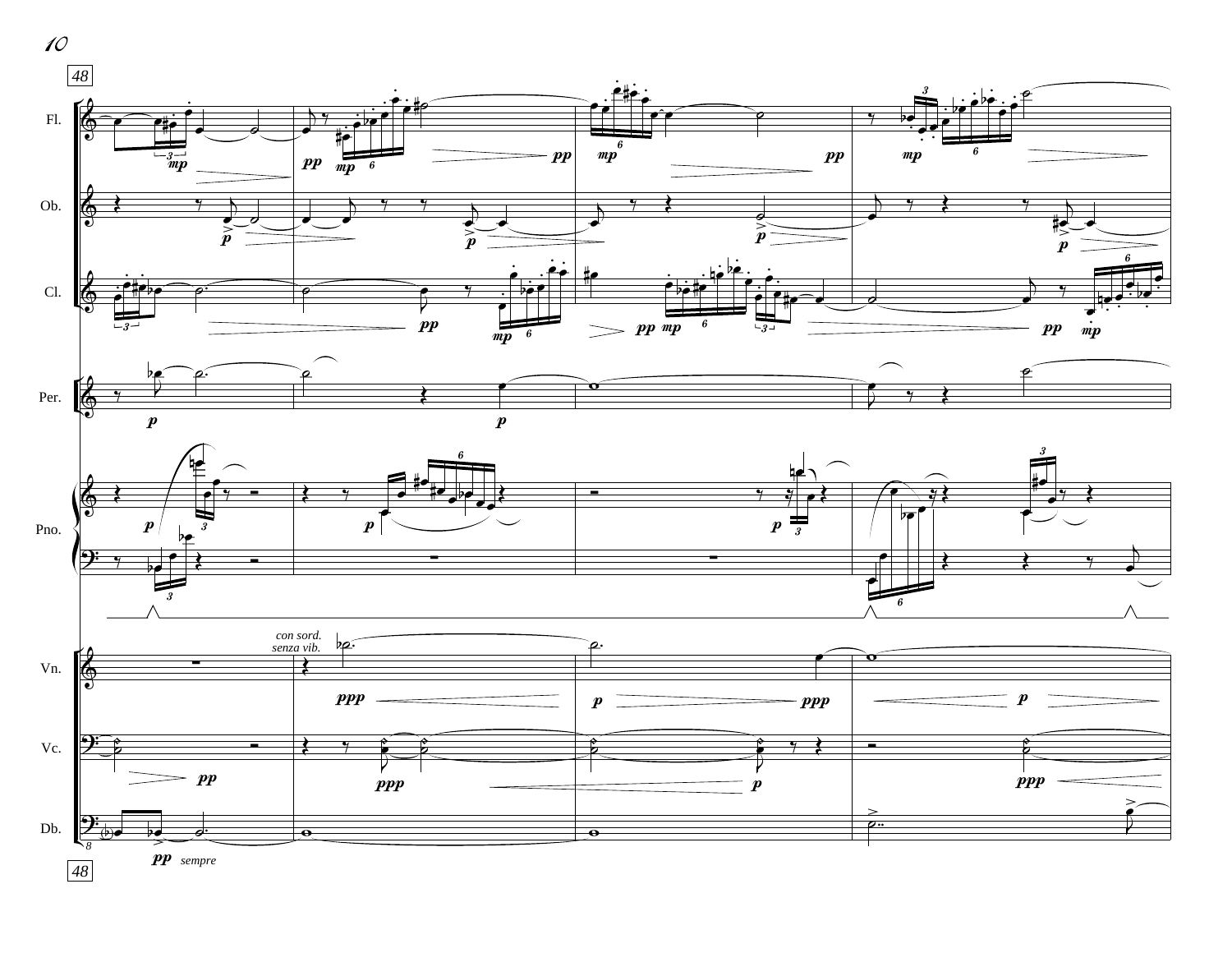

 $\overline{\mathcal{U}}$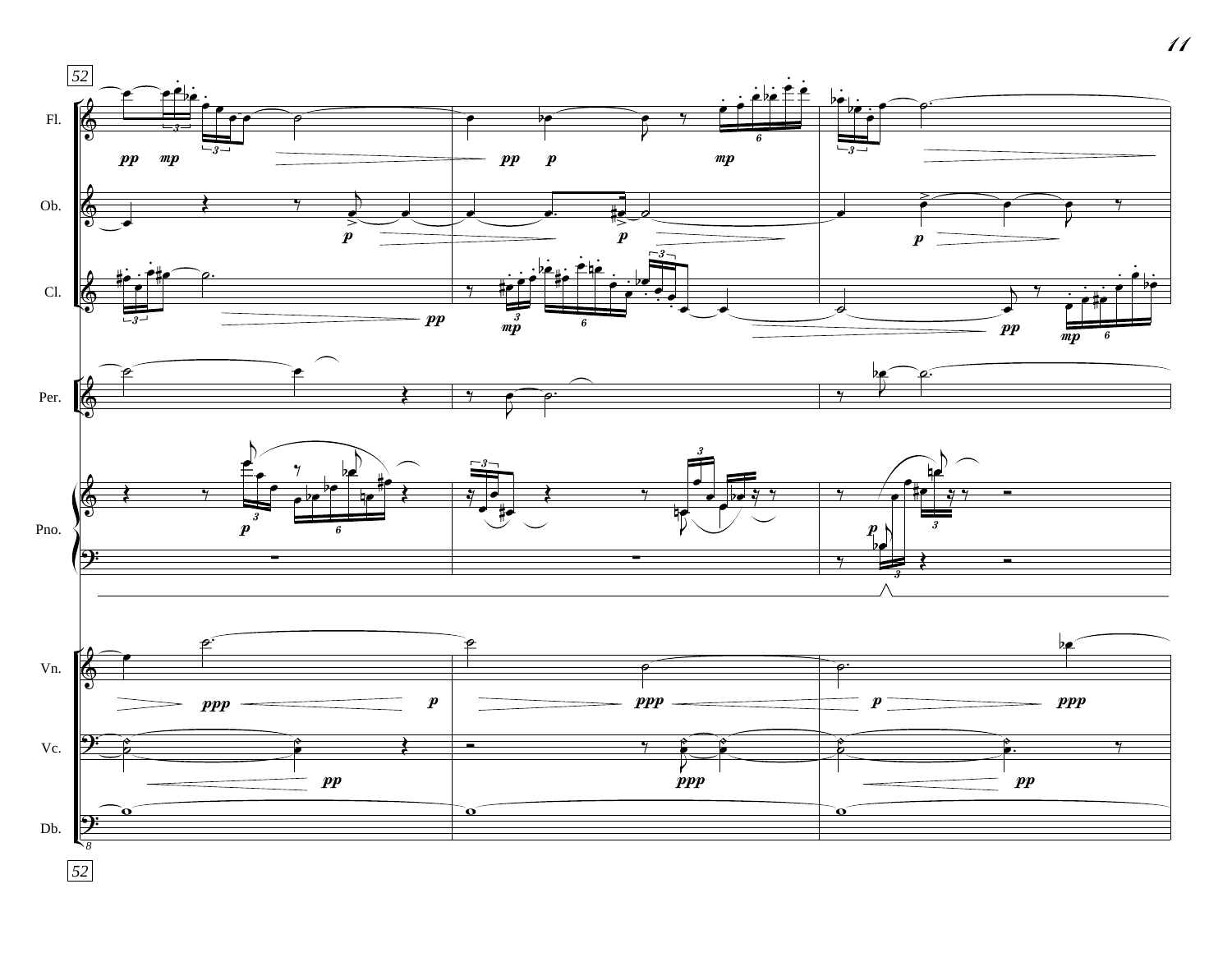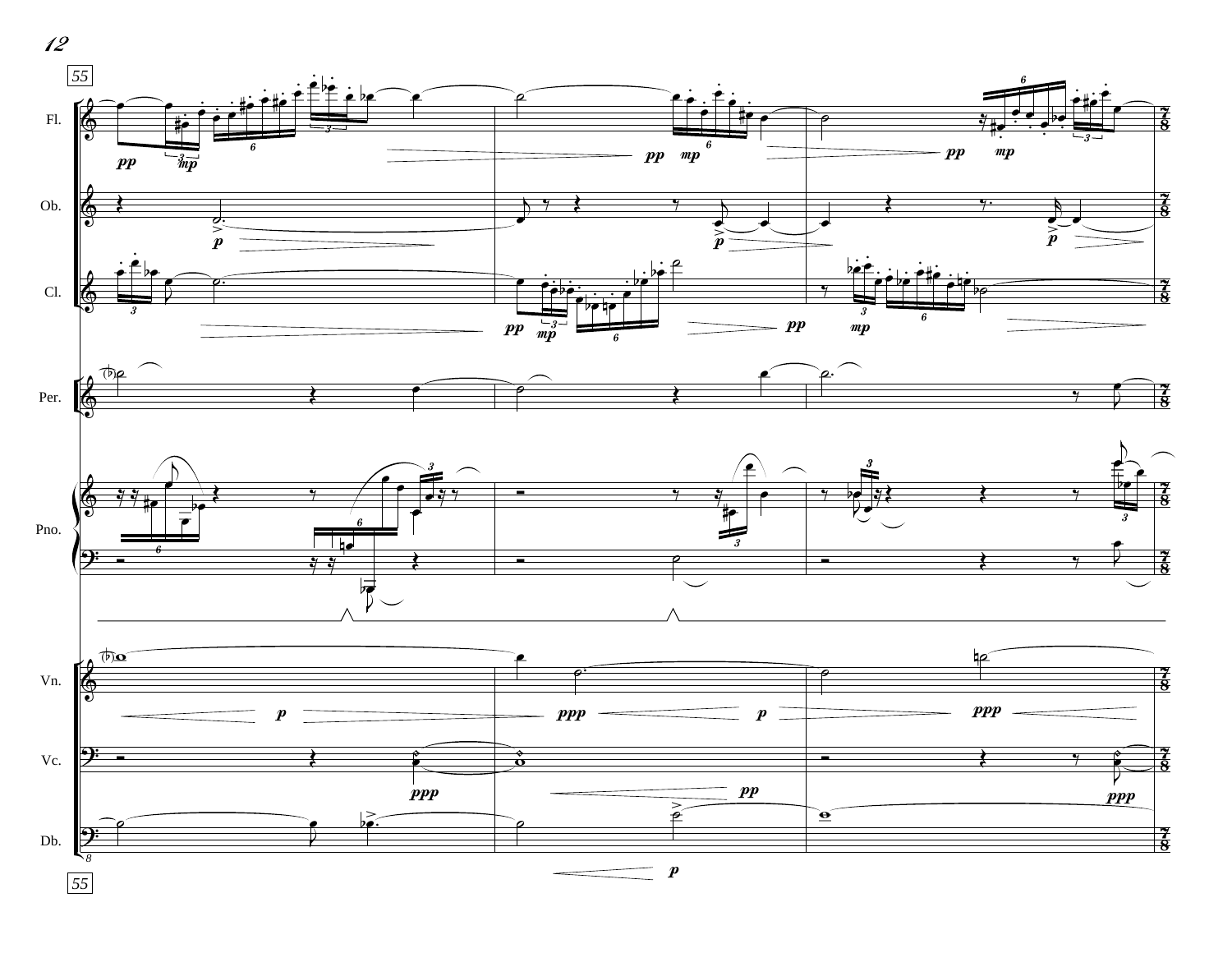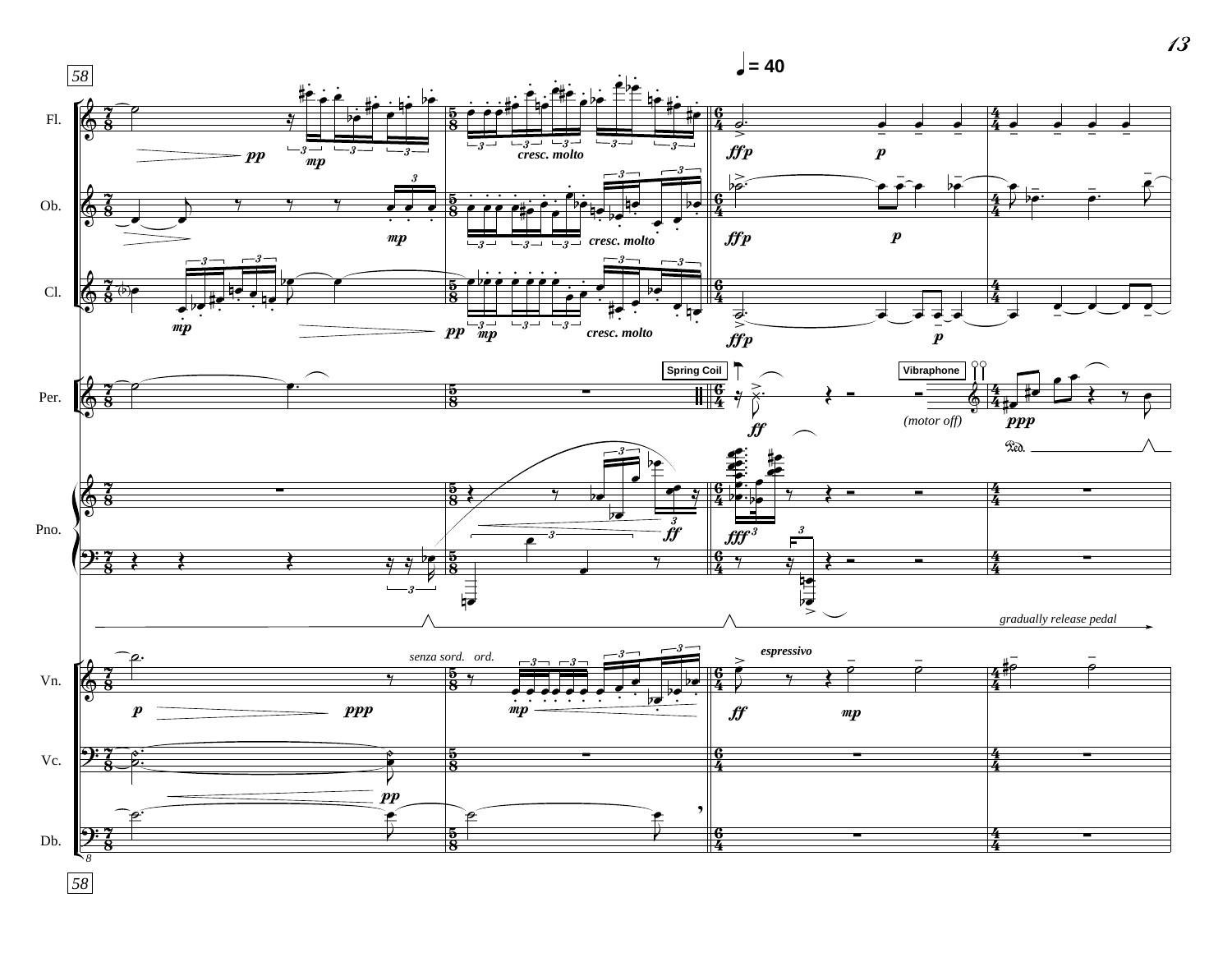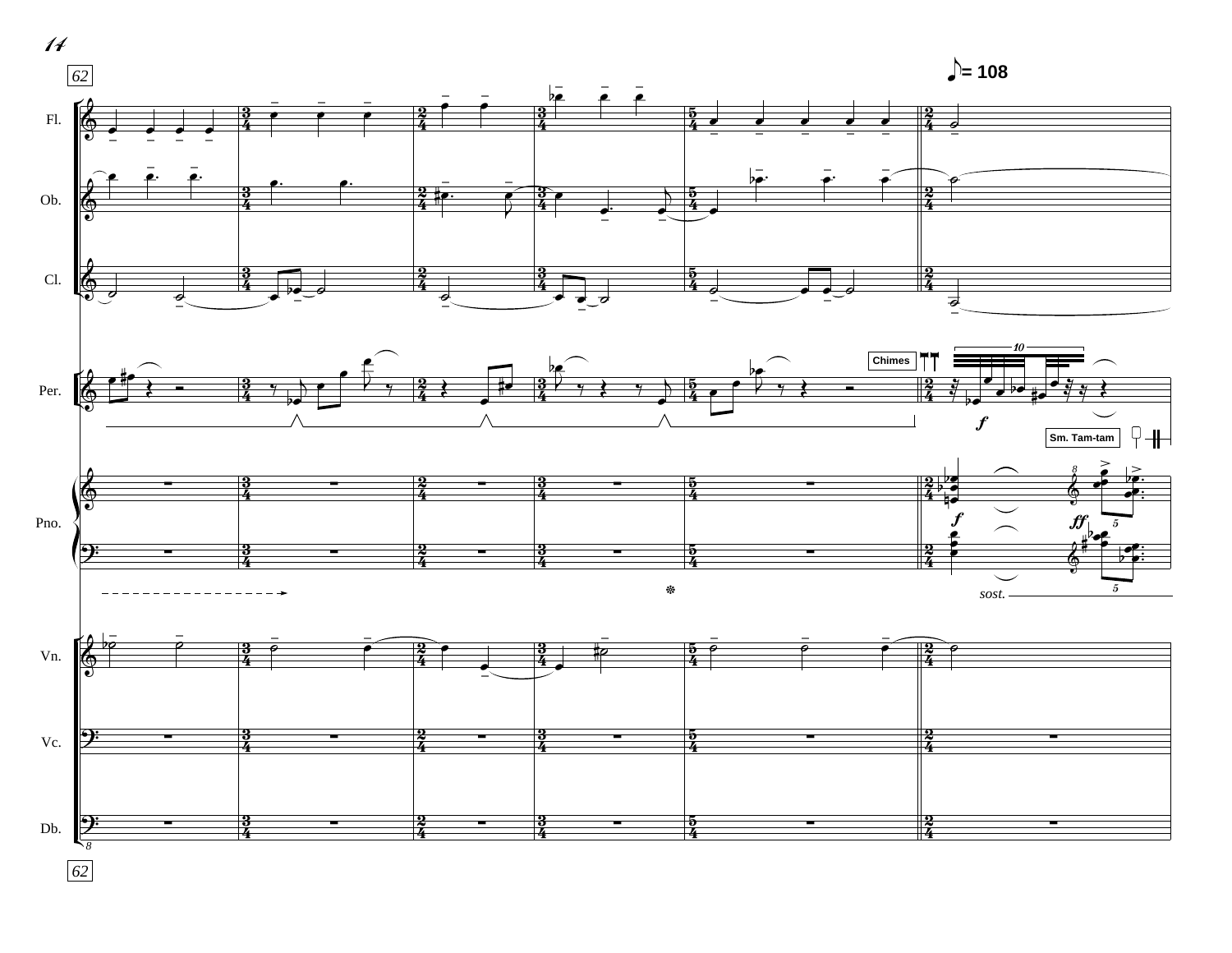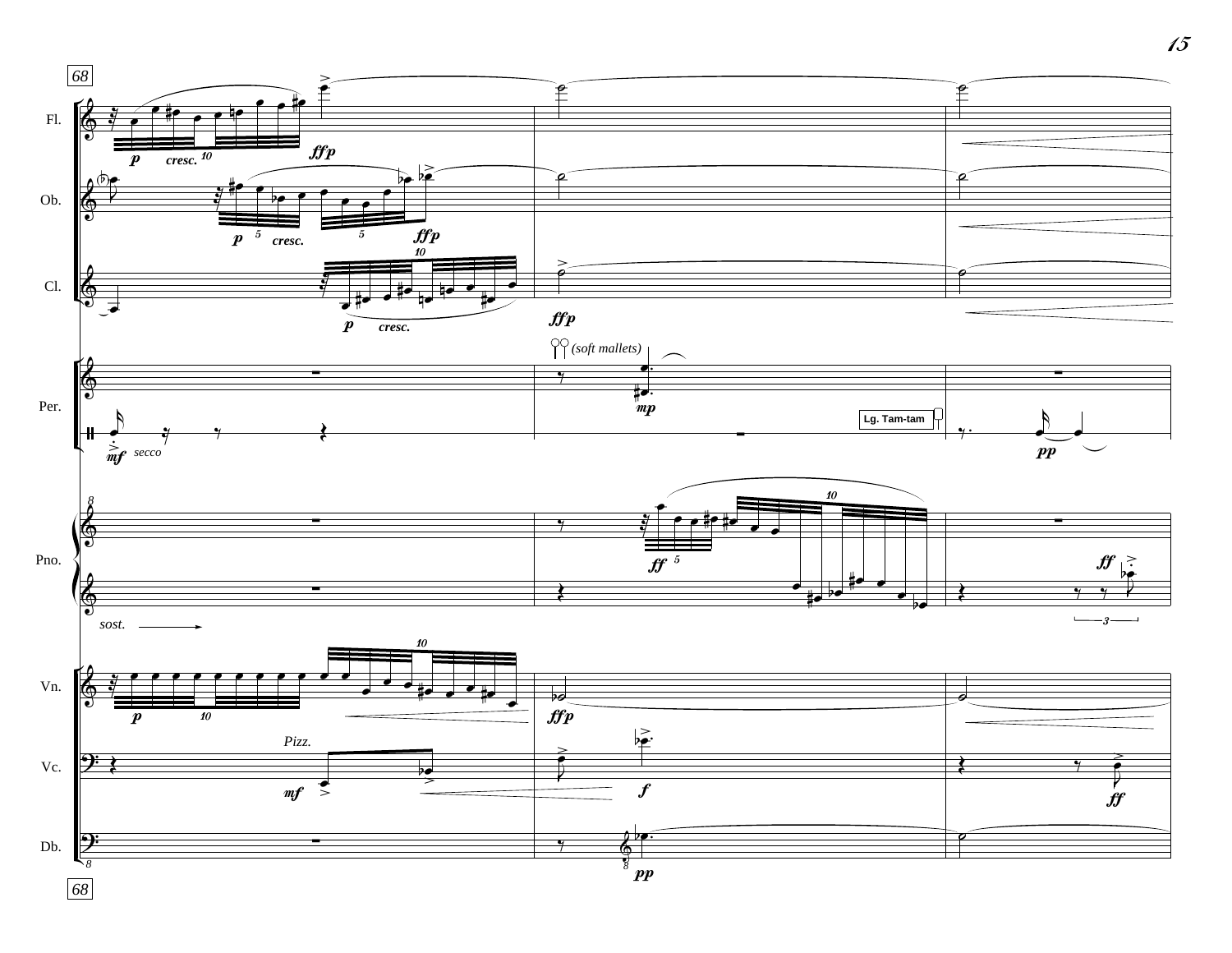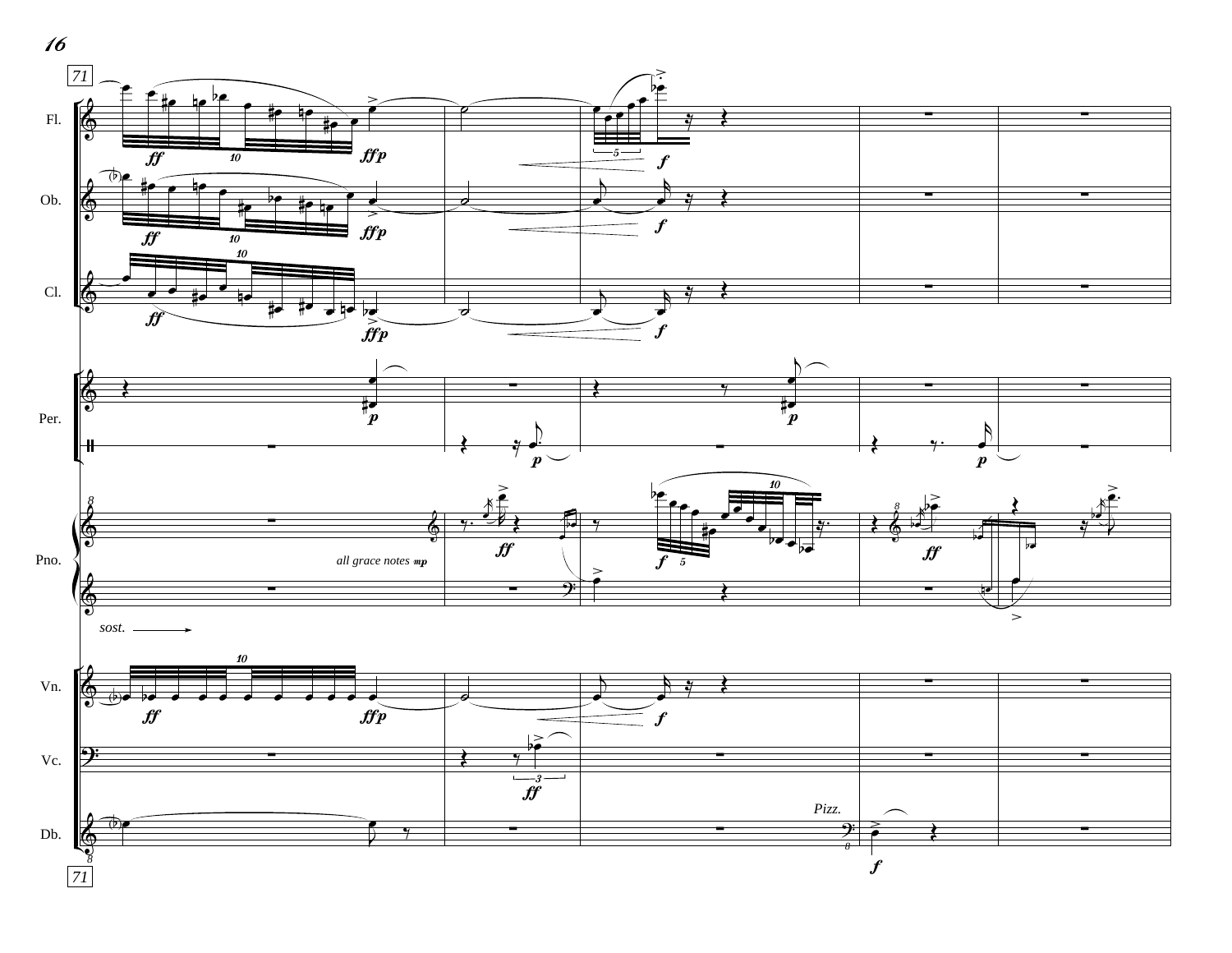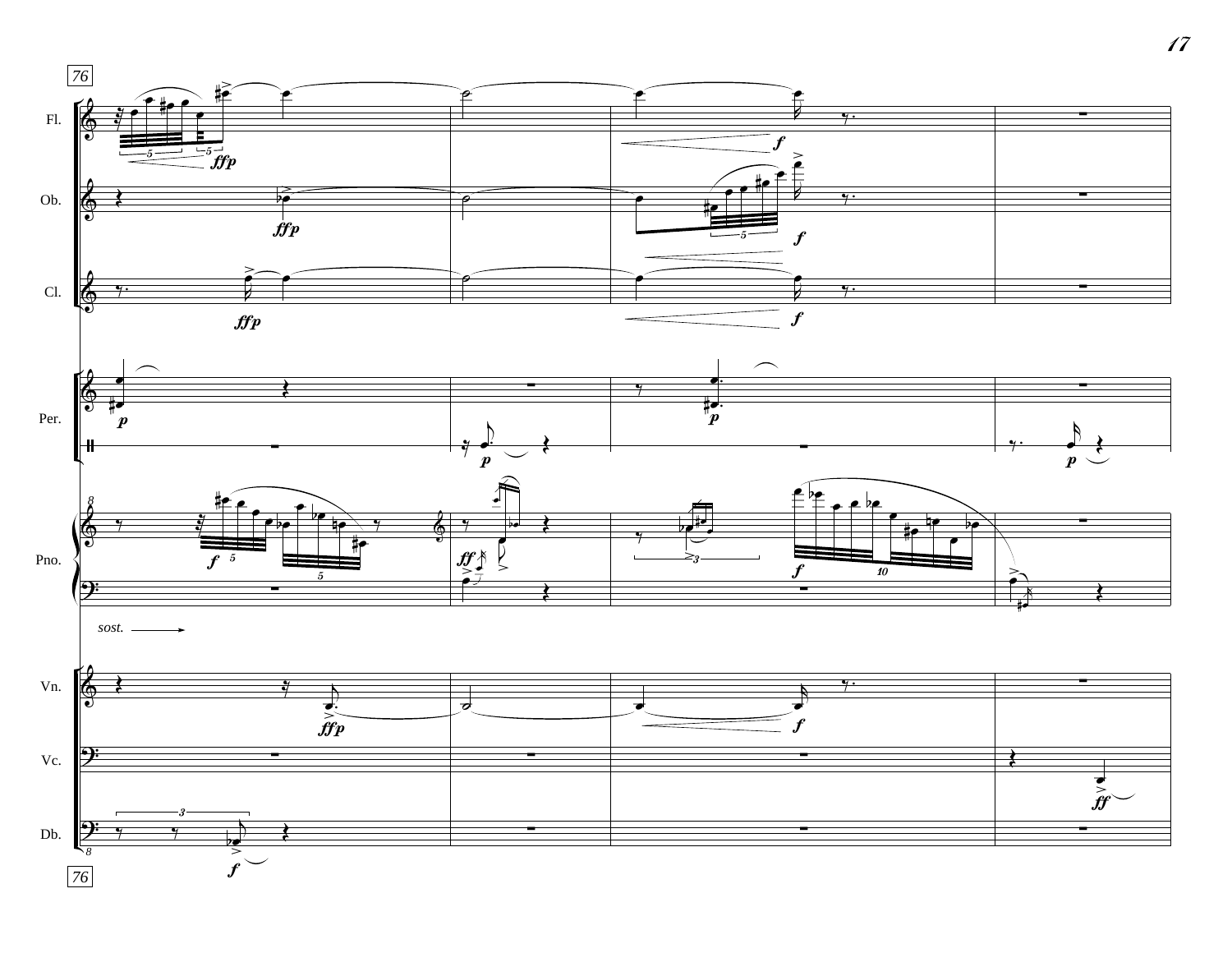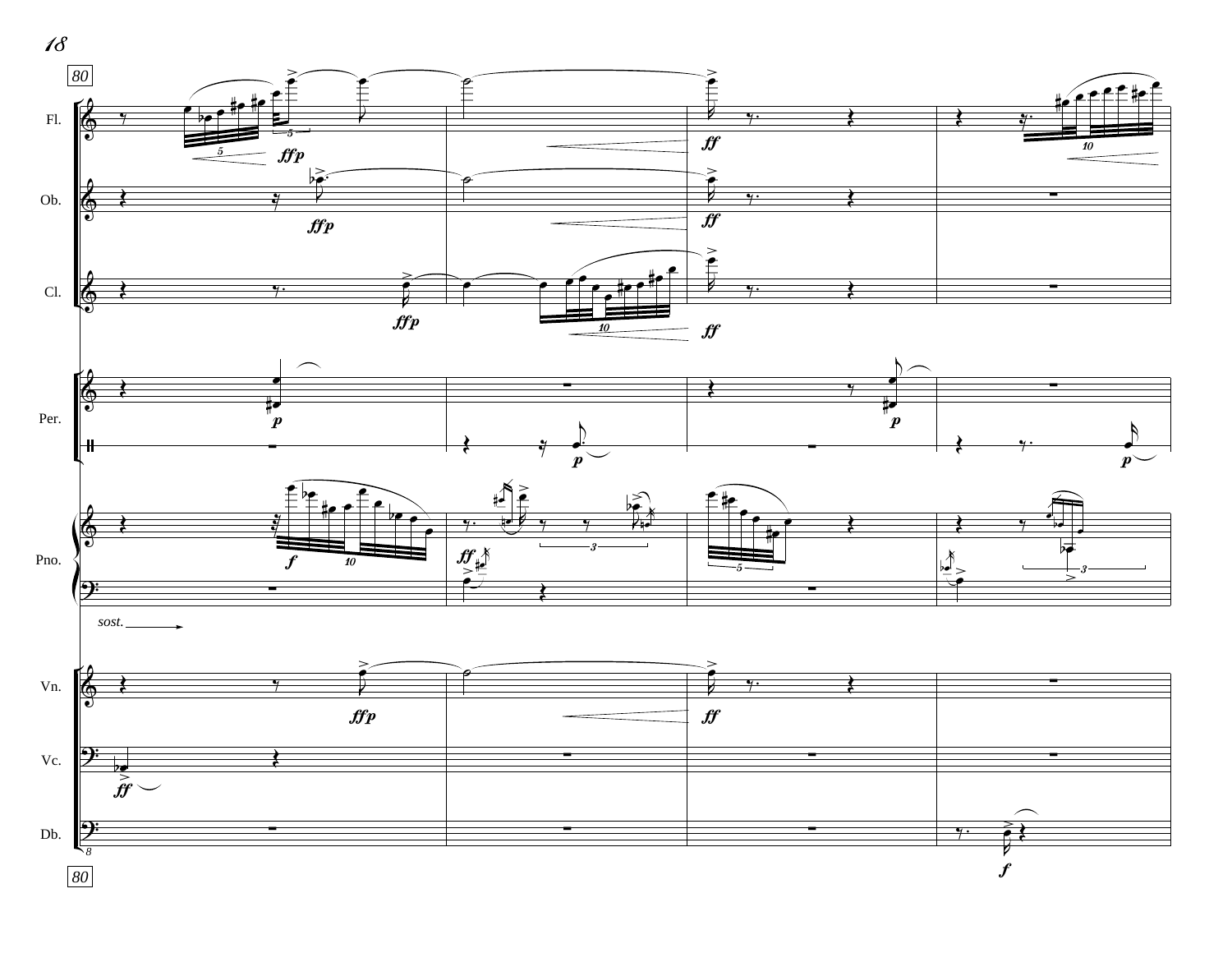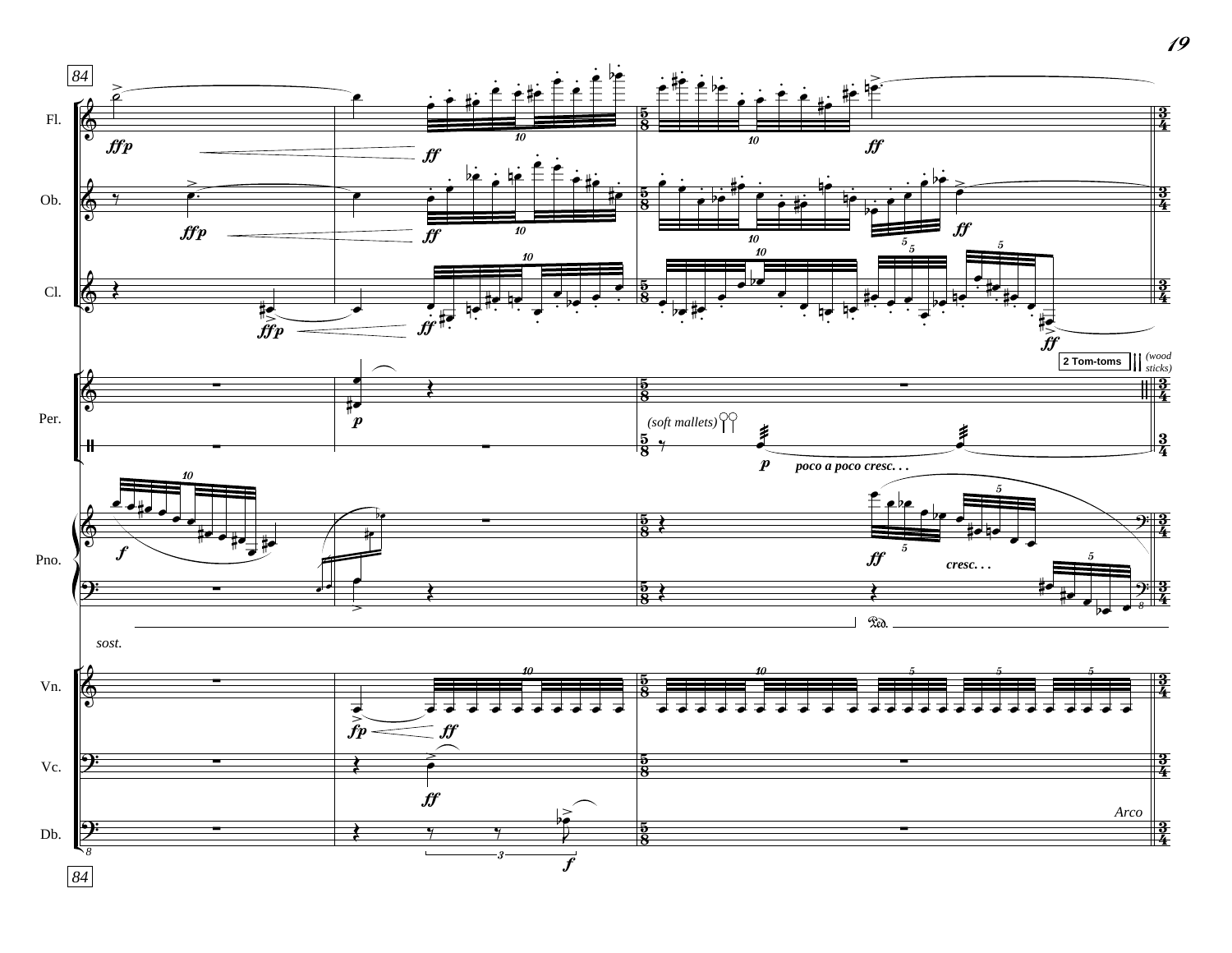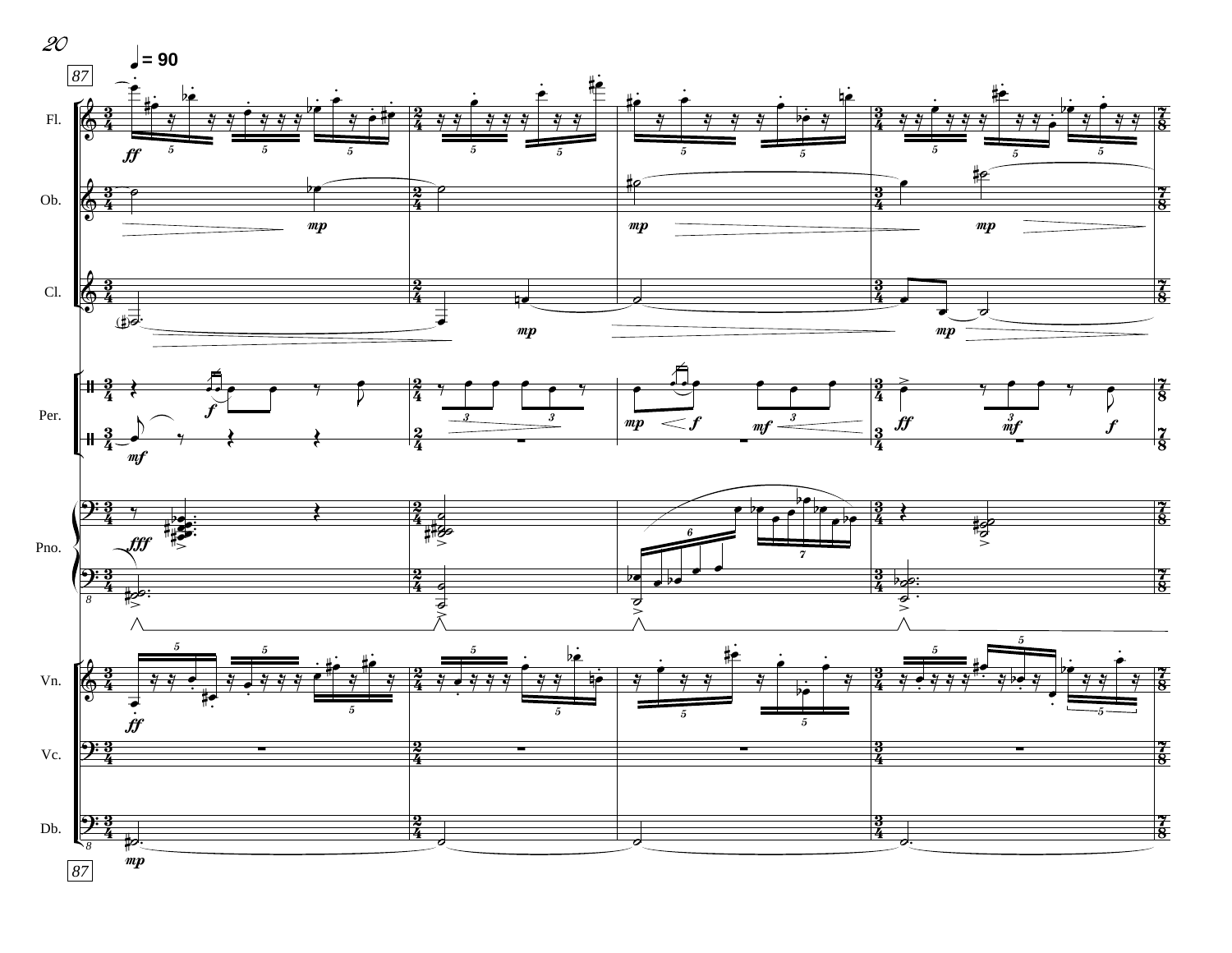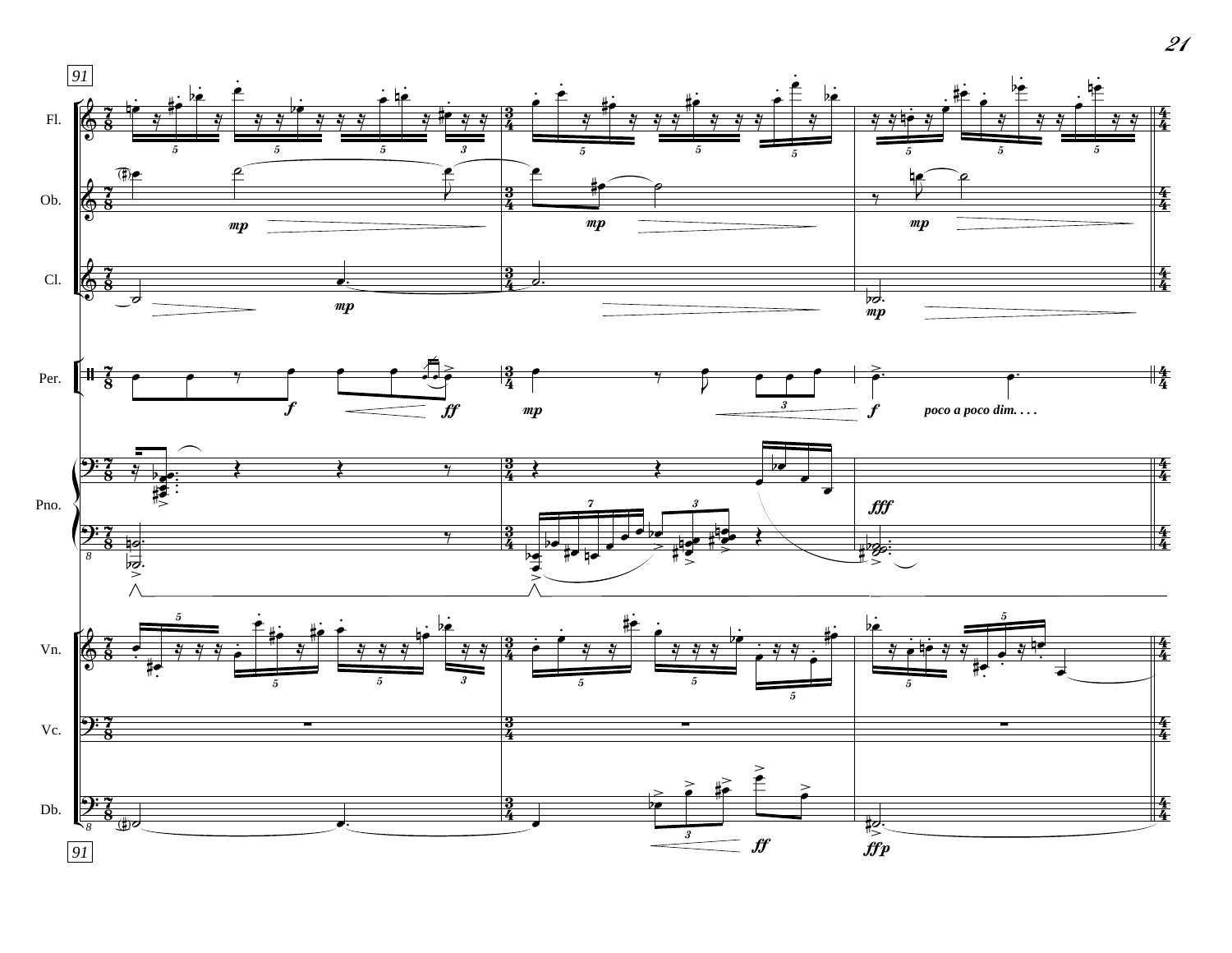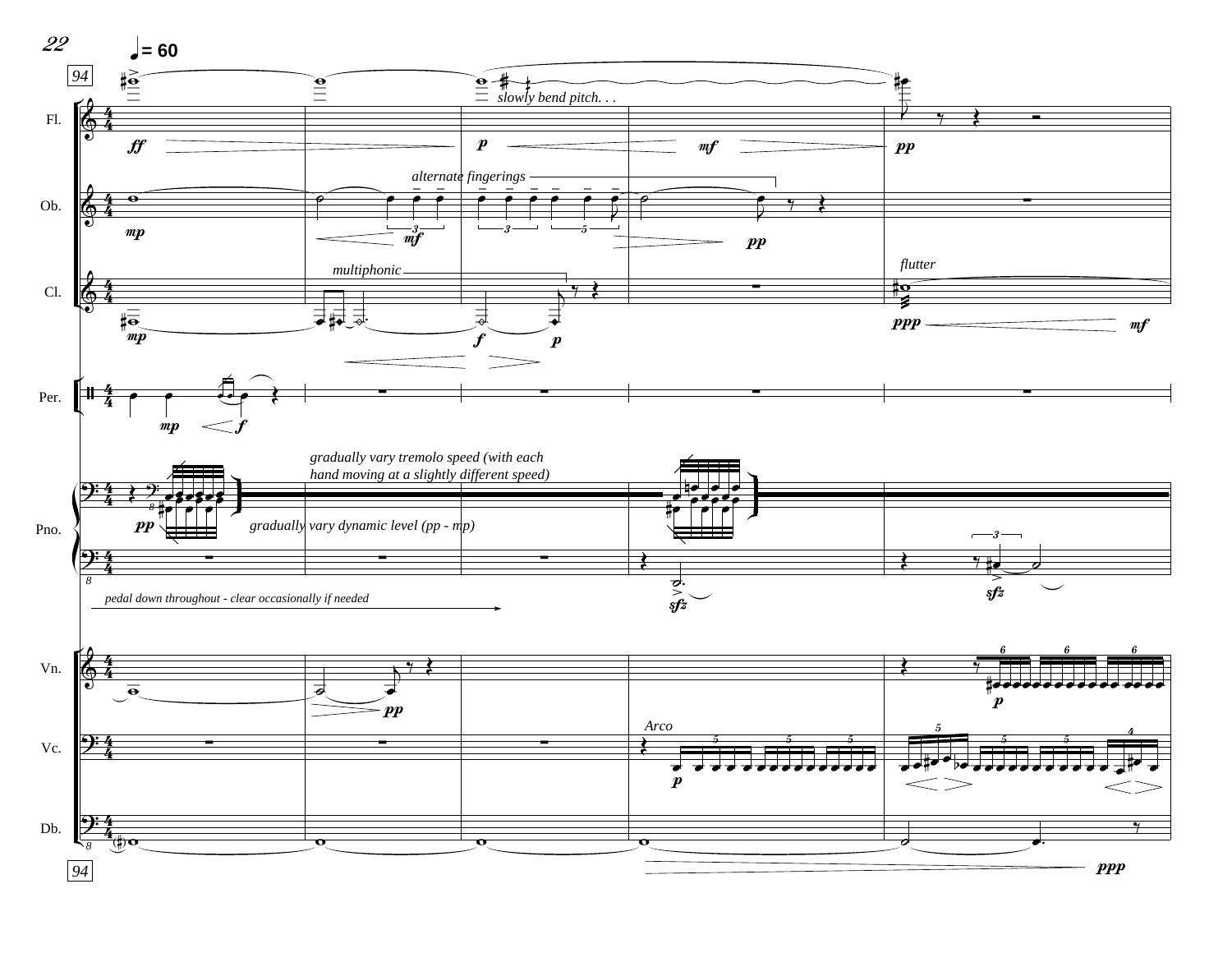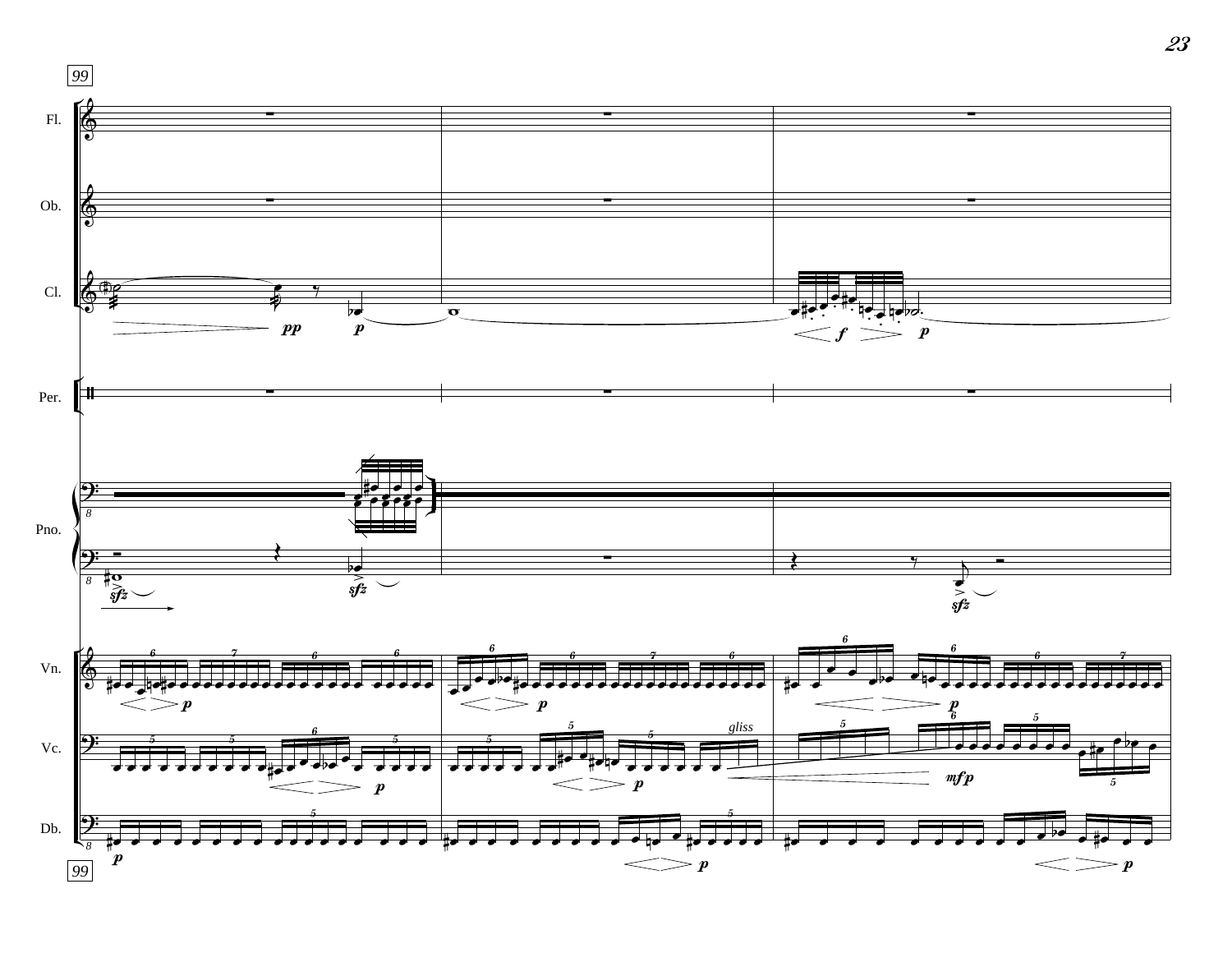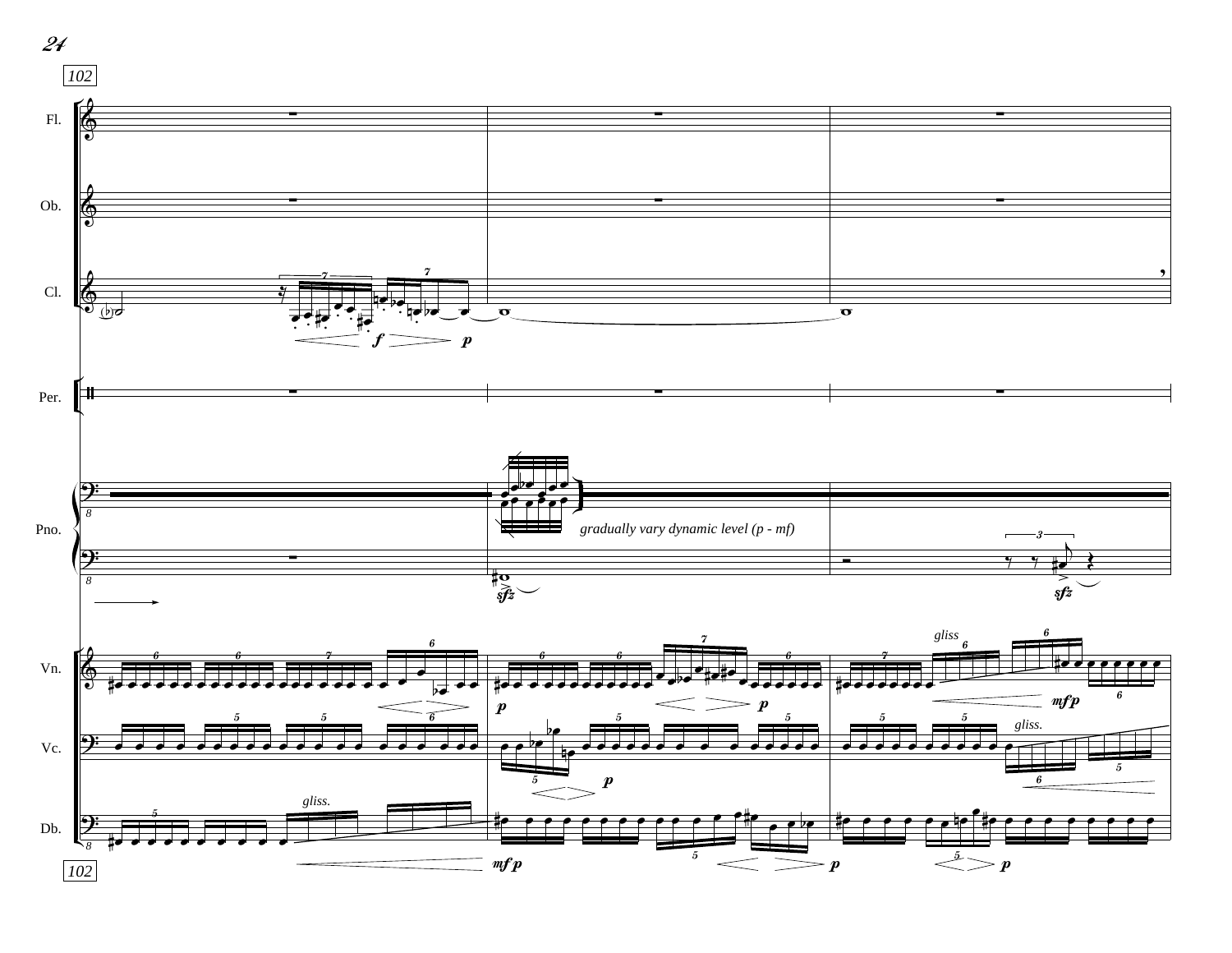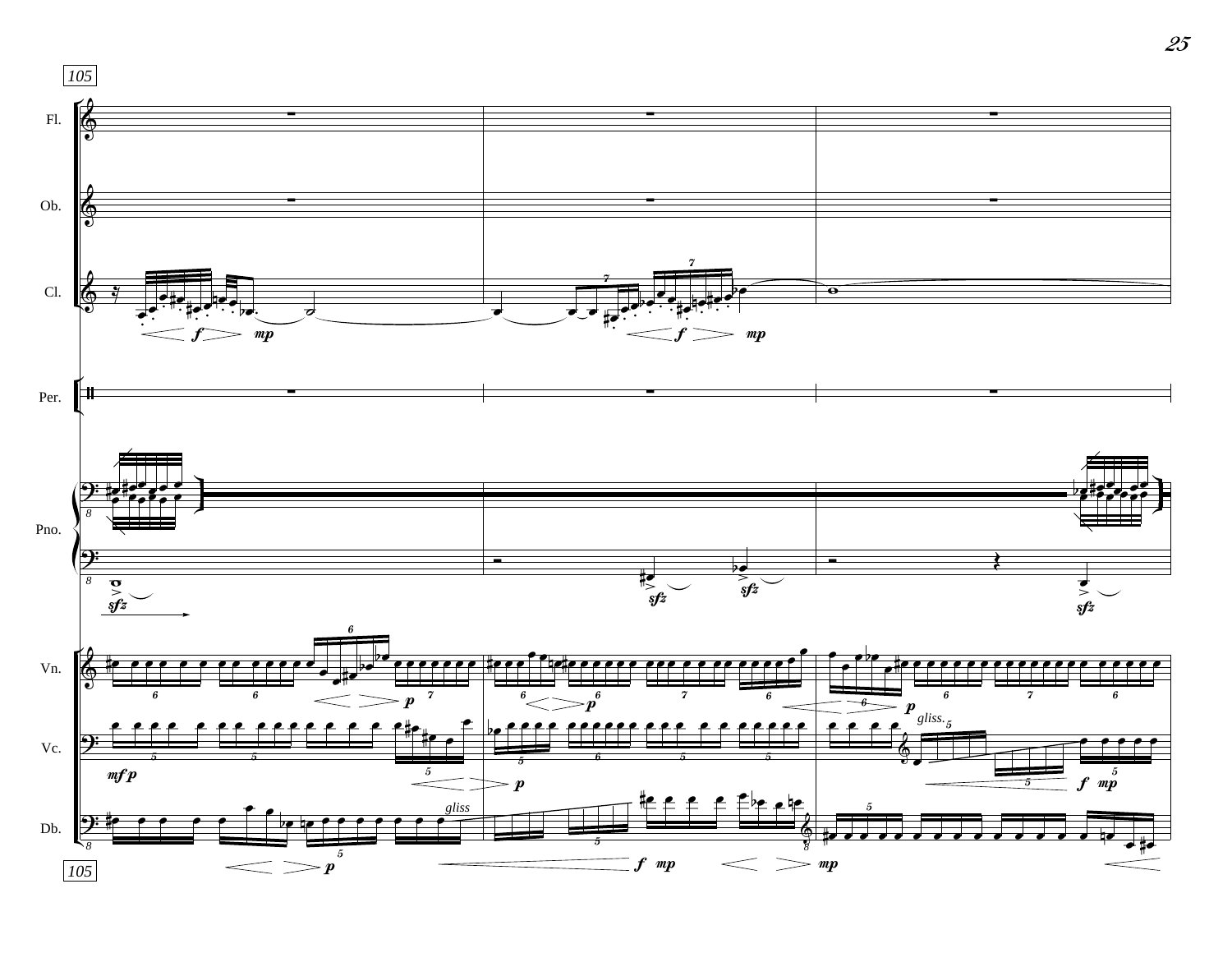![](_page_29_Figure_0.jpeg)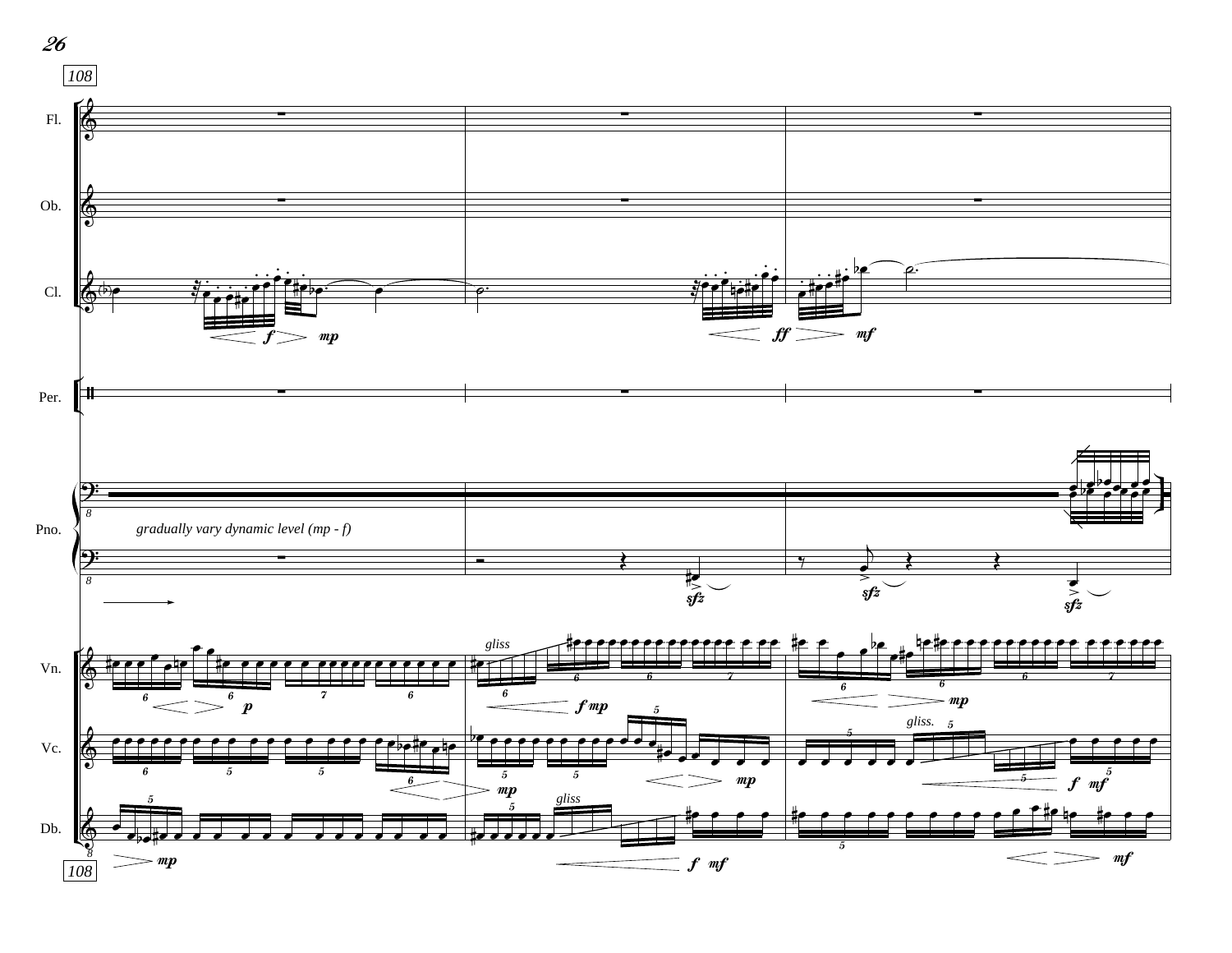![](_page_30_Figure_0.jpeg)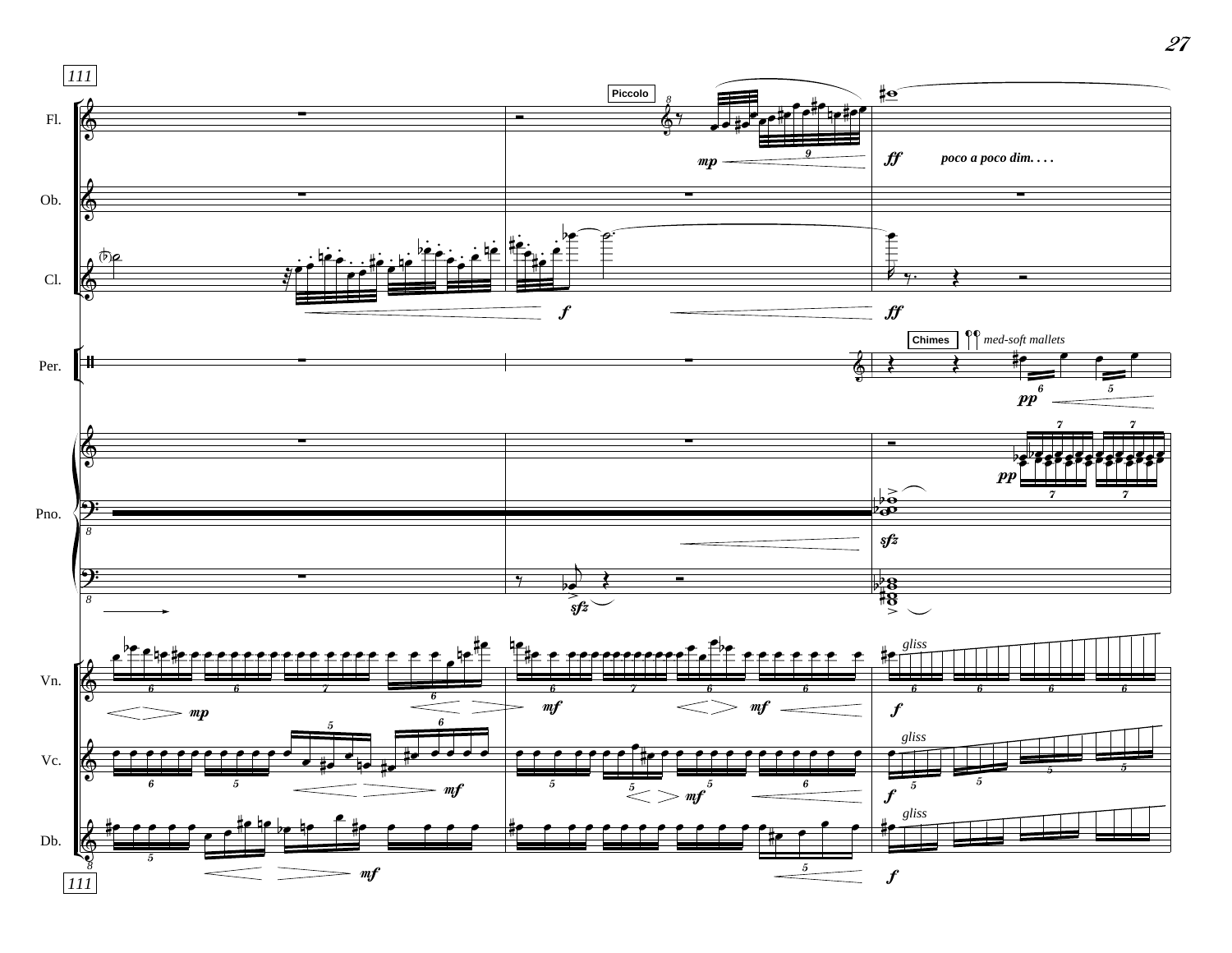![](_page_31_Figure_0.jpeg)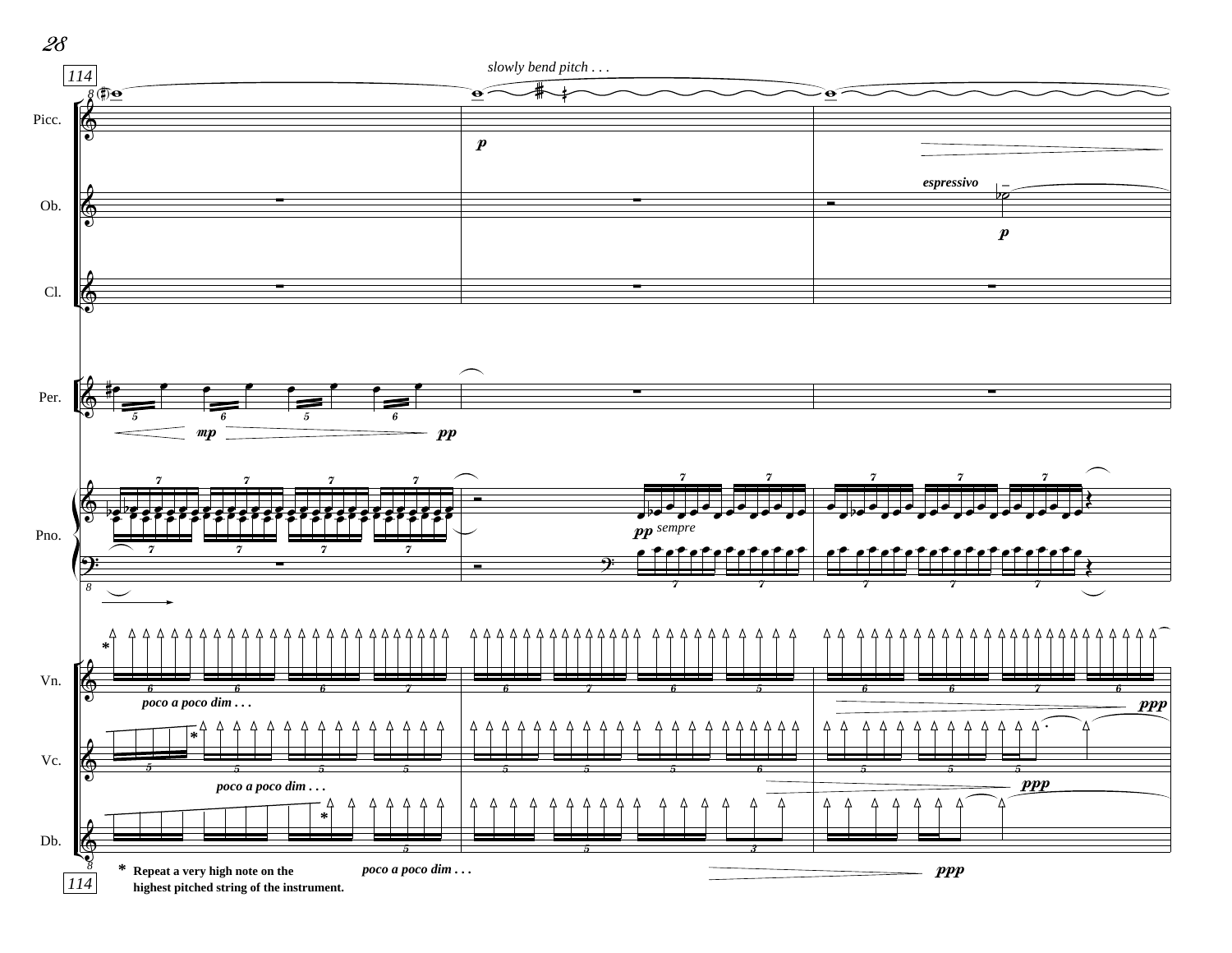![](_page_32_Figure_0.jpeg)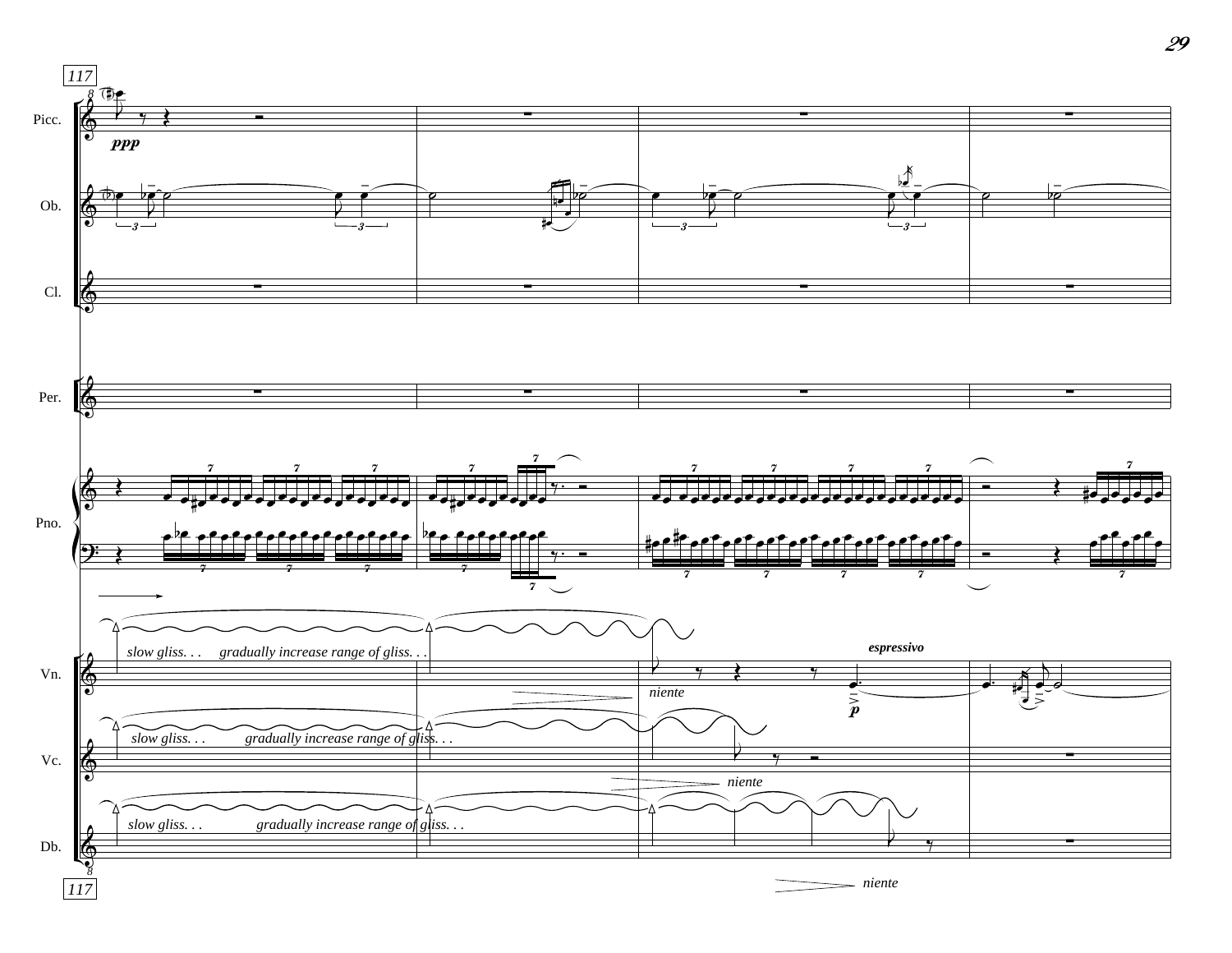![](_page_33_Figure_0.jpeg)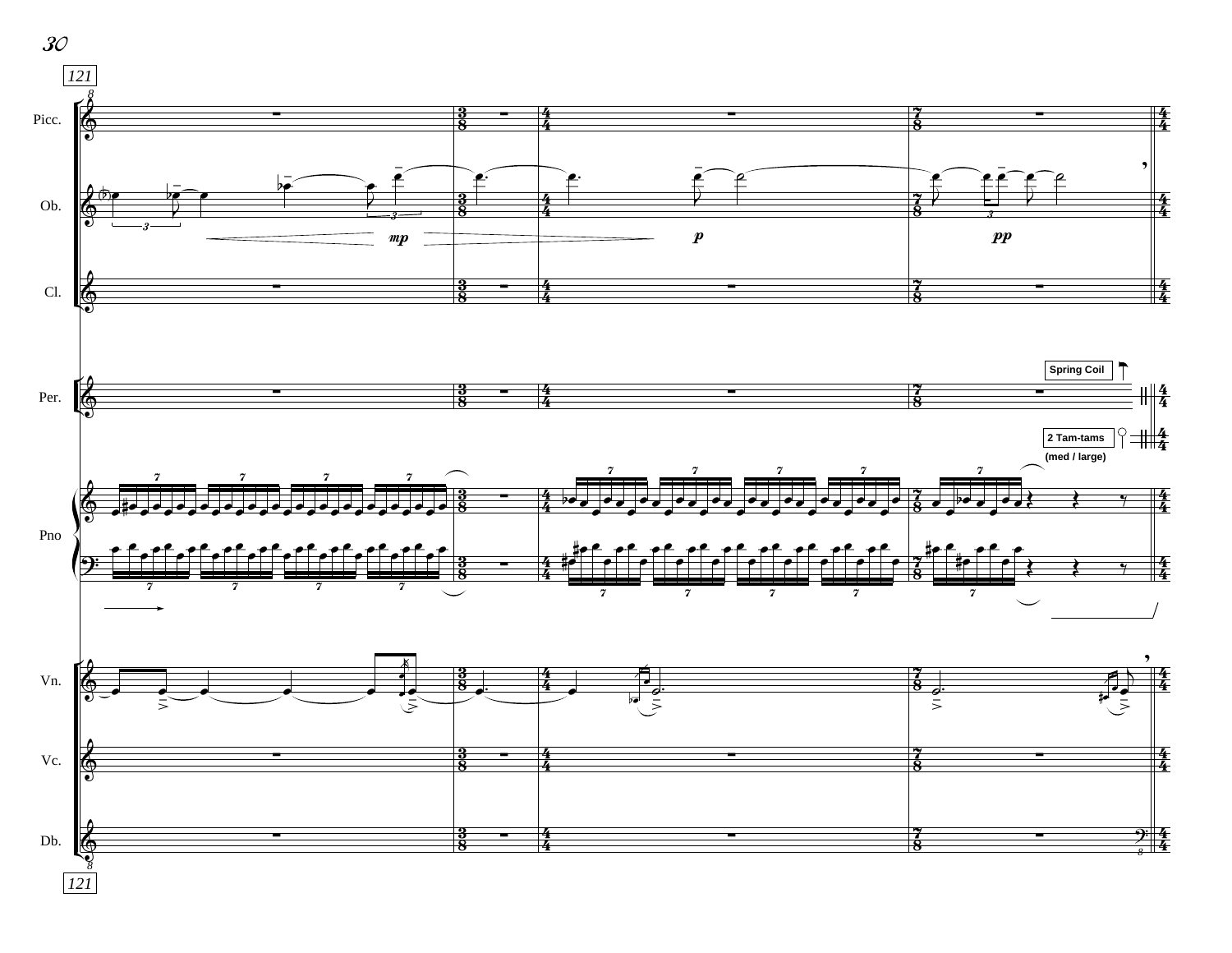![](_page_34_Figure_0.jpeg)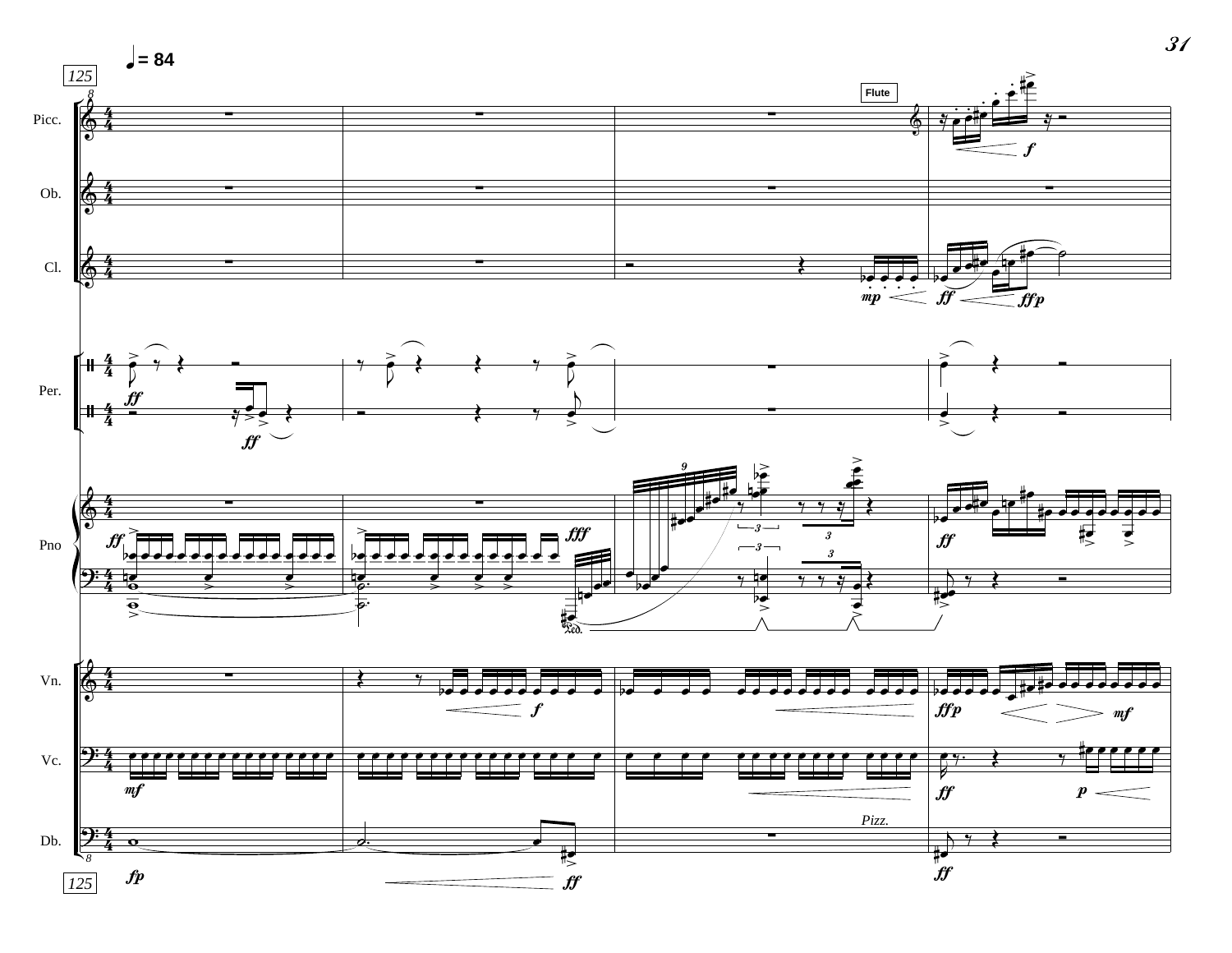![](_page_35_Figure_0.jpeg)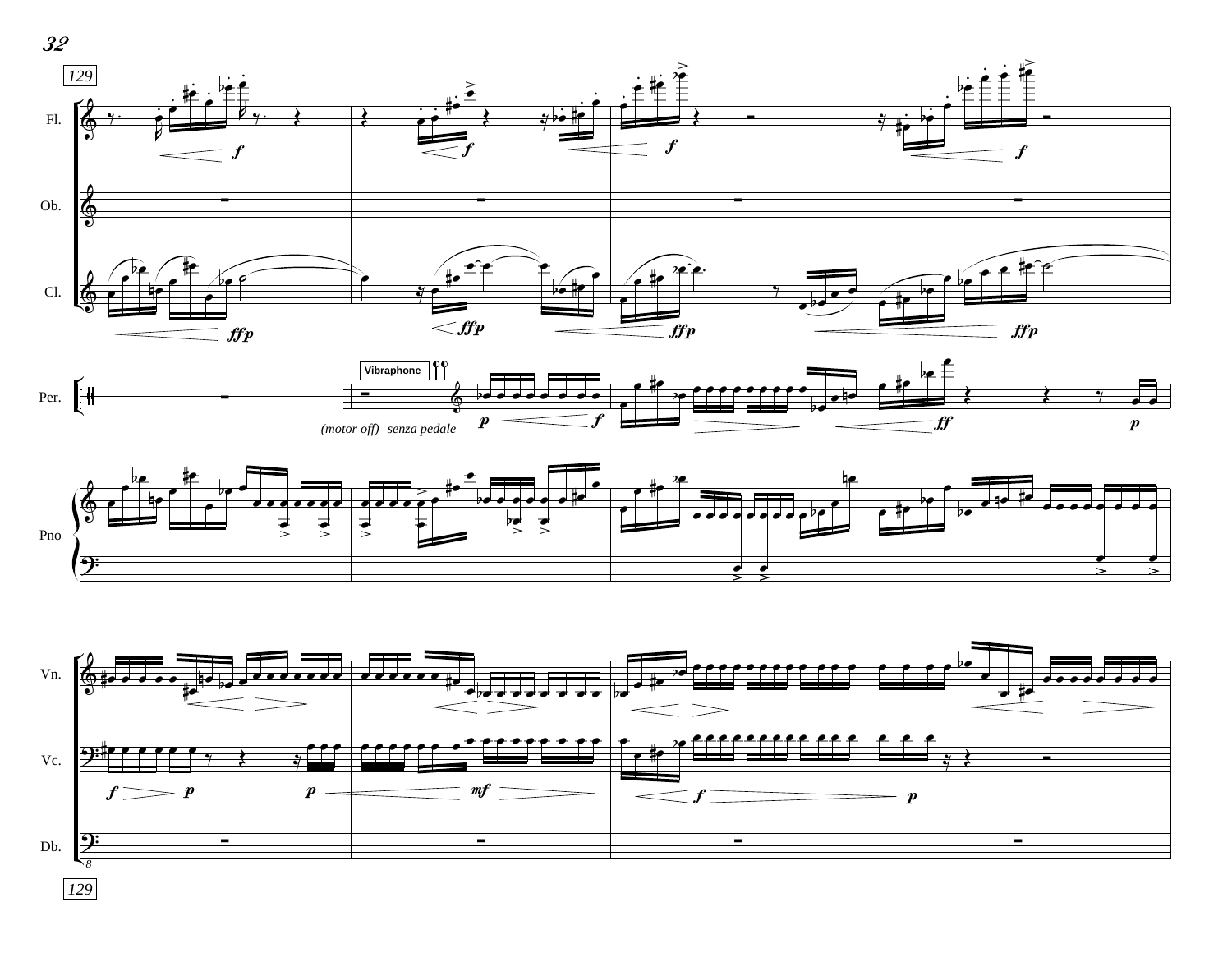![](_page_36_Figure_0.jpeg)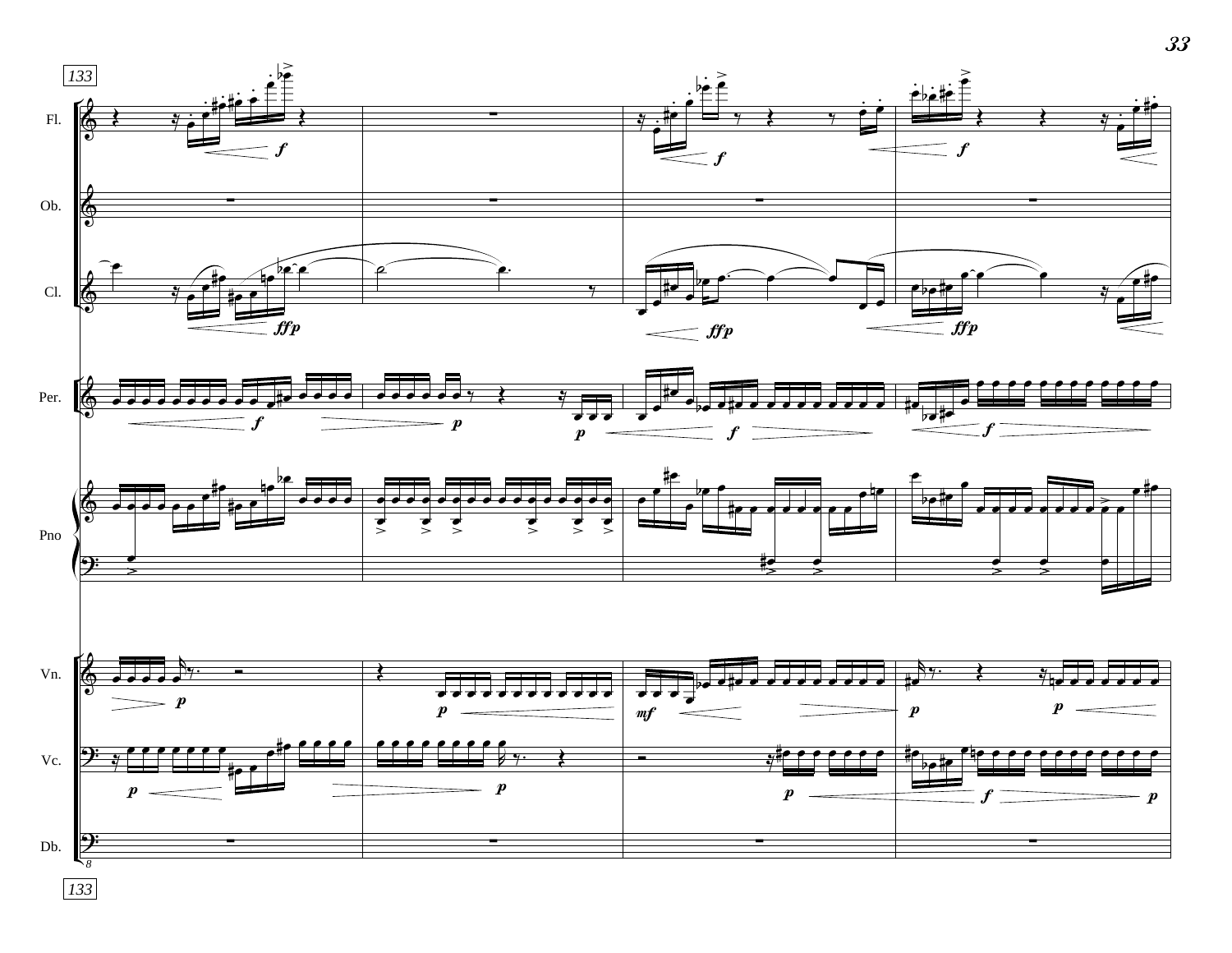![](_page_37_Figure_0.jpeg)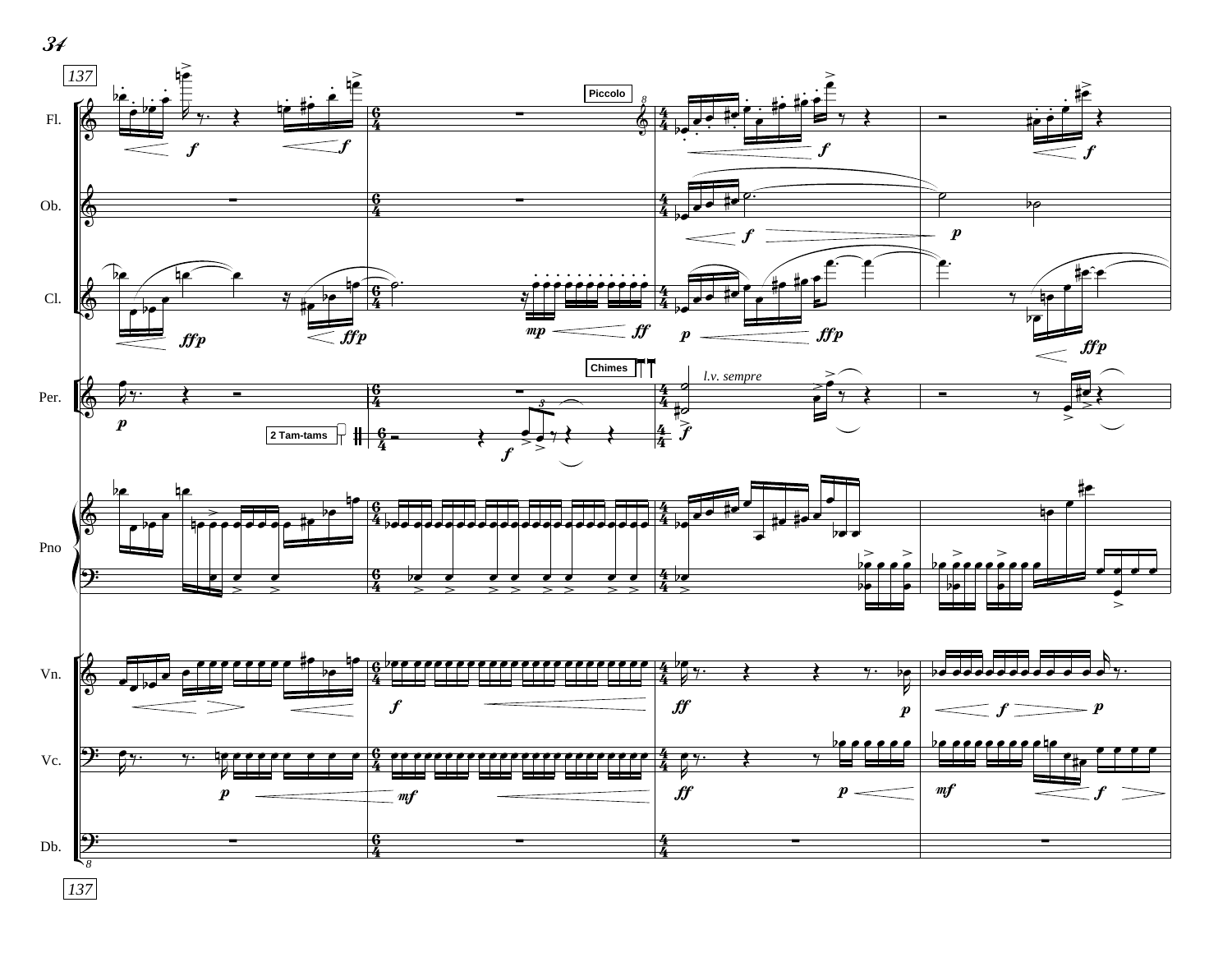![](_page_38_Figure_0.jpeg)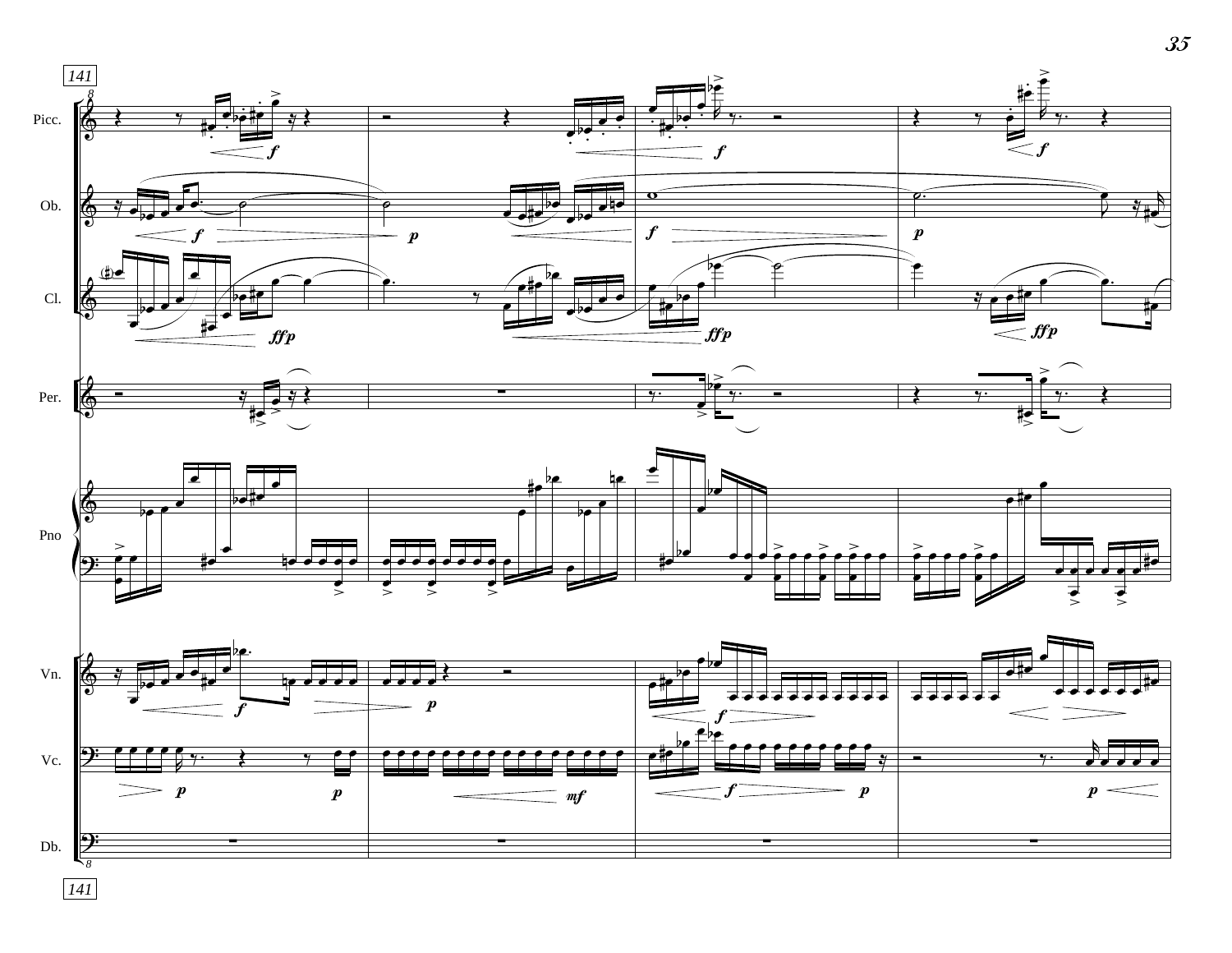![](_page_39_Figure_0.jpeg)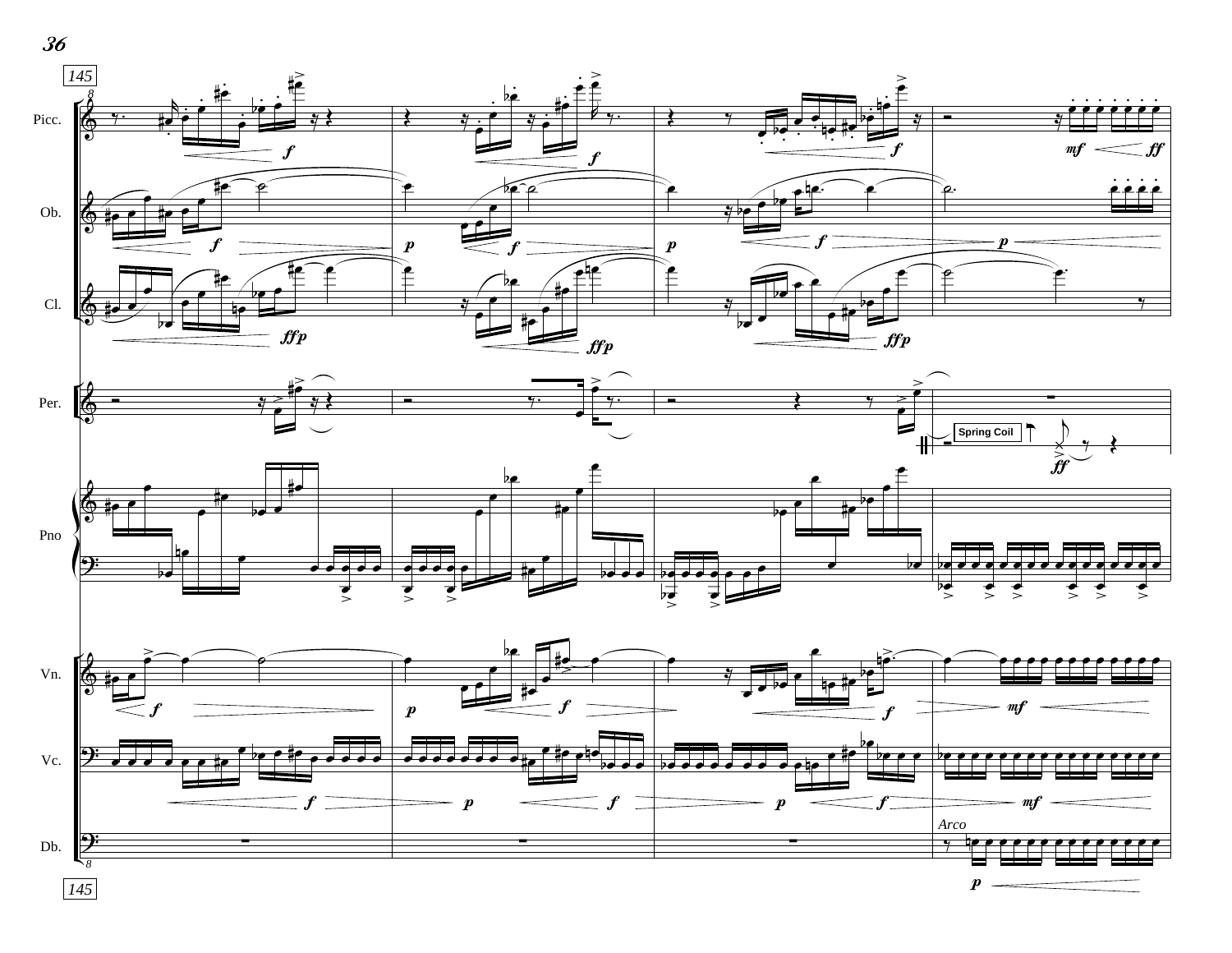![](_page_40_Figure_0.jpeg)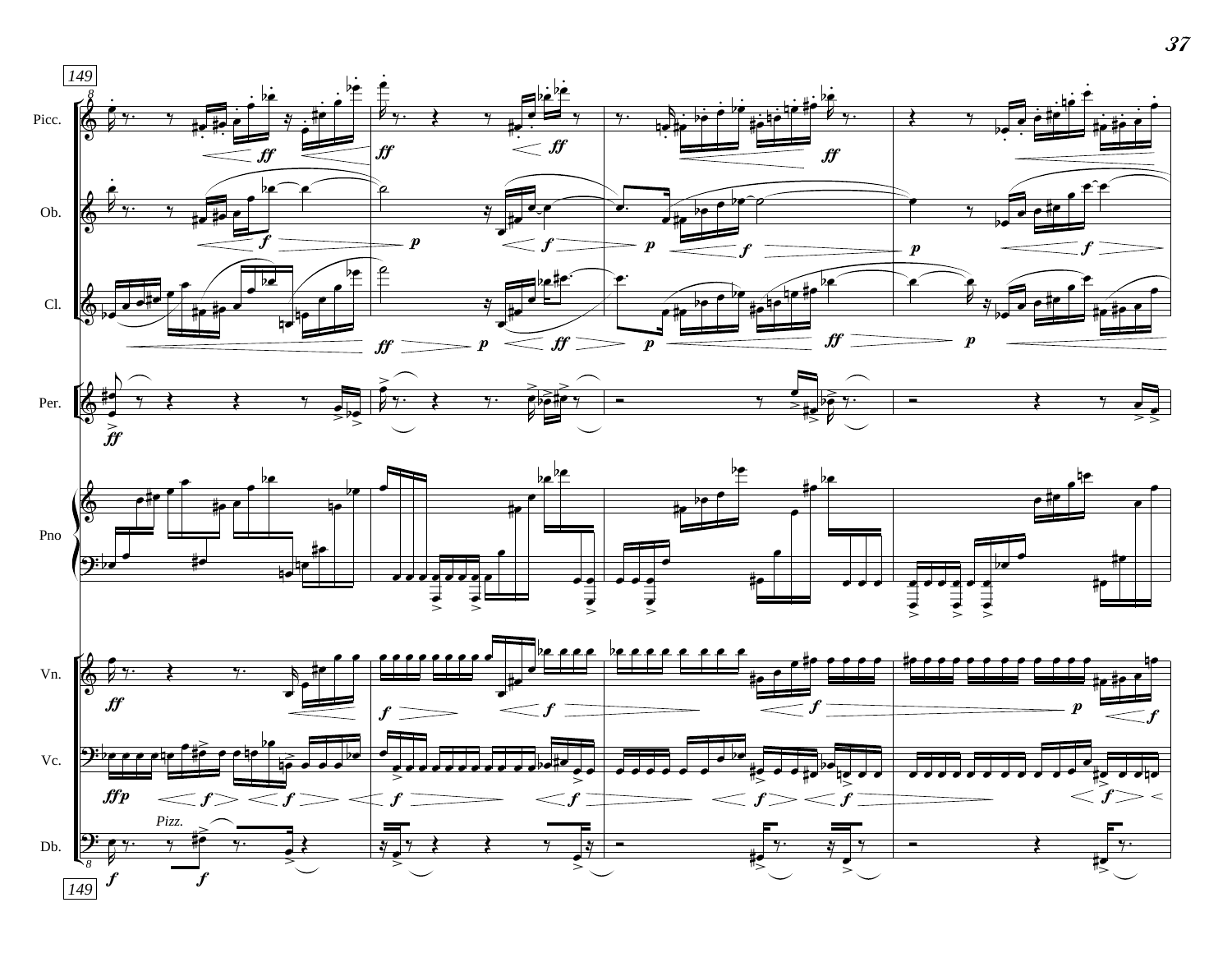![](_page_41_Figure_0.jpeg)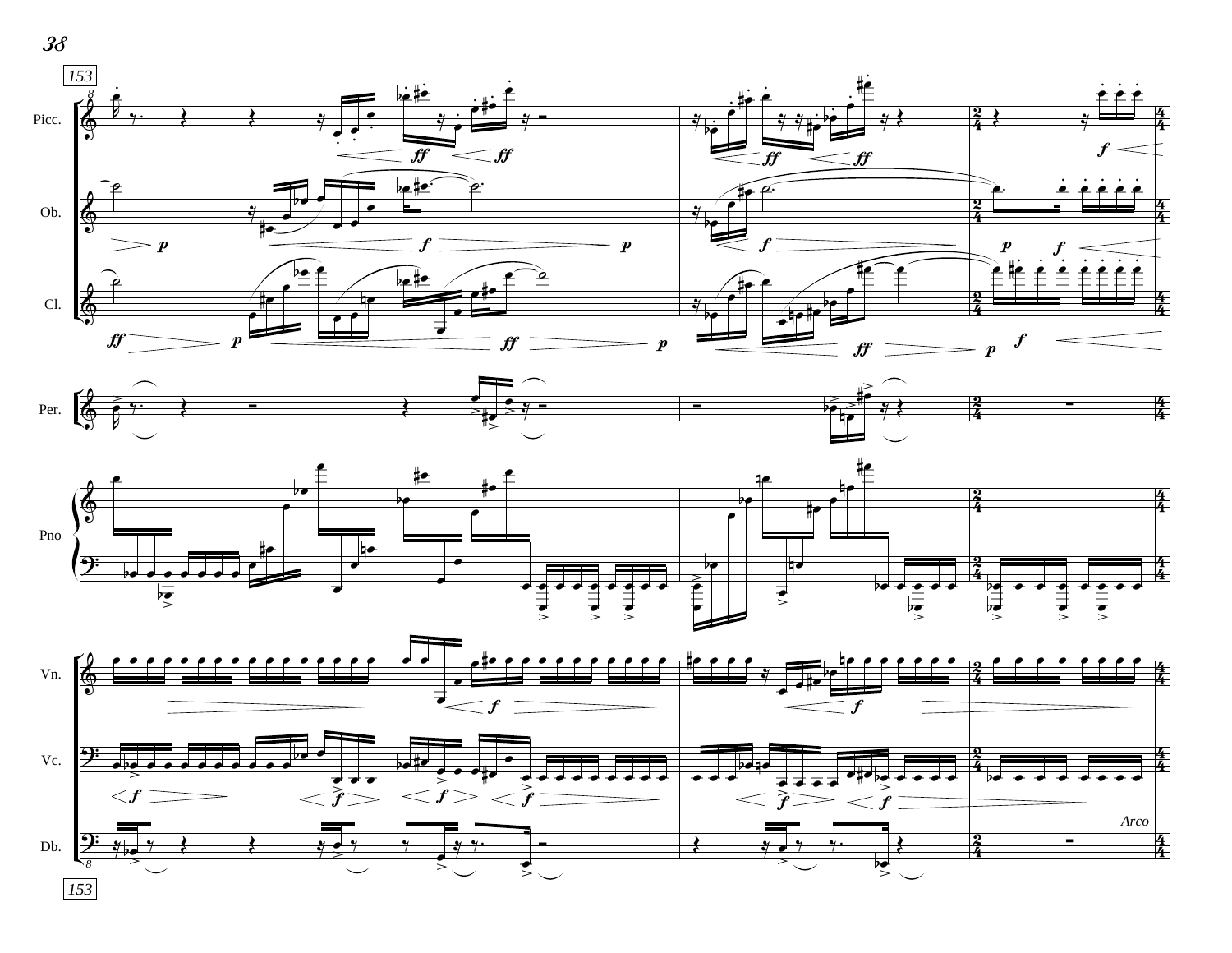![](_page_42_Figure_0.jpeg)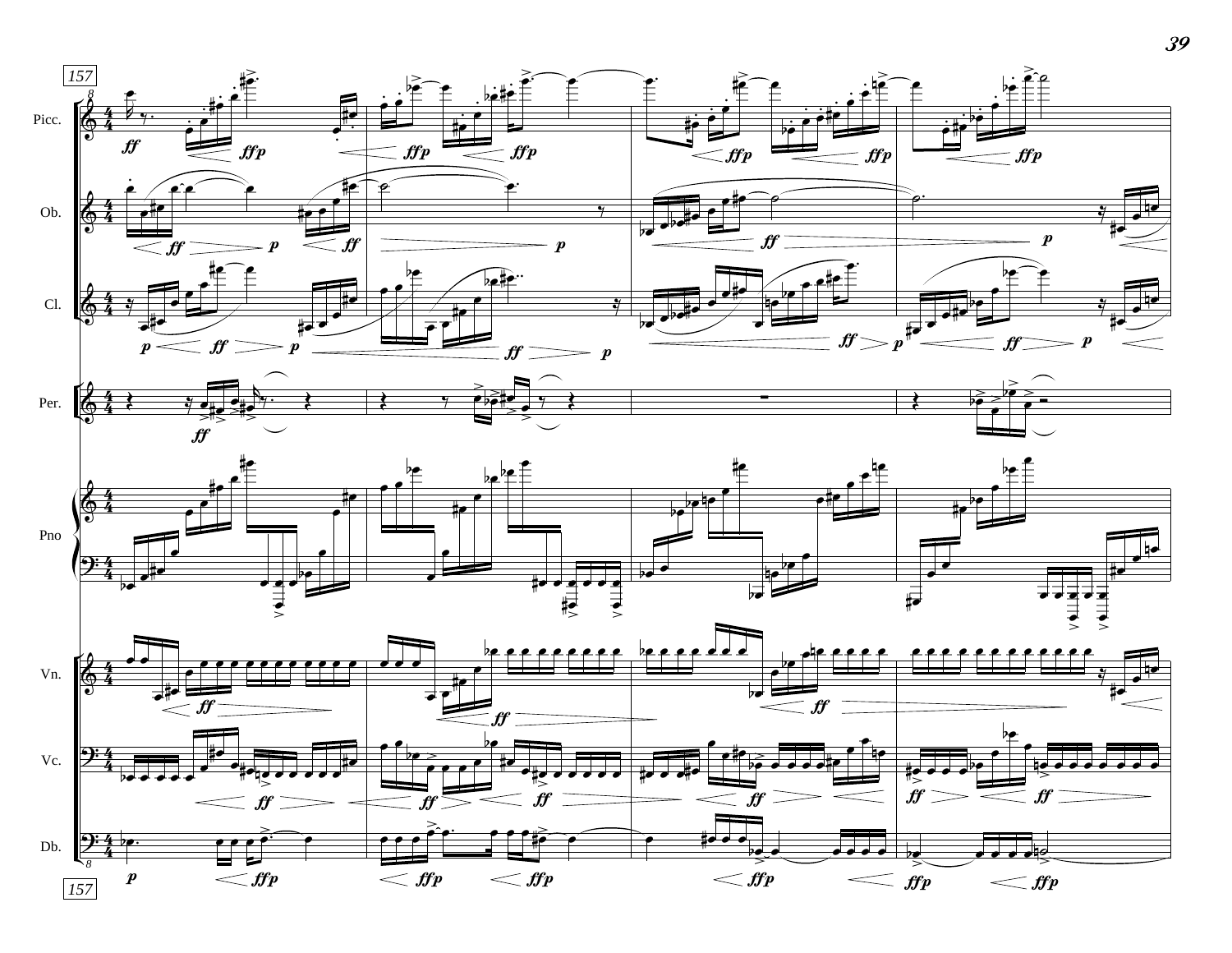![](_page_43_Figure_0.jpeg)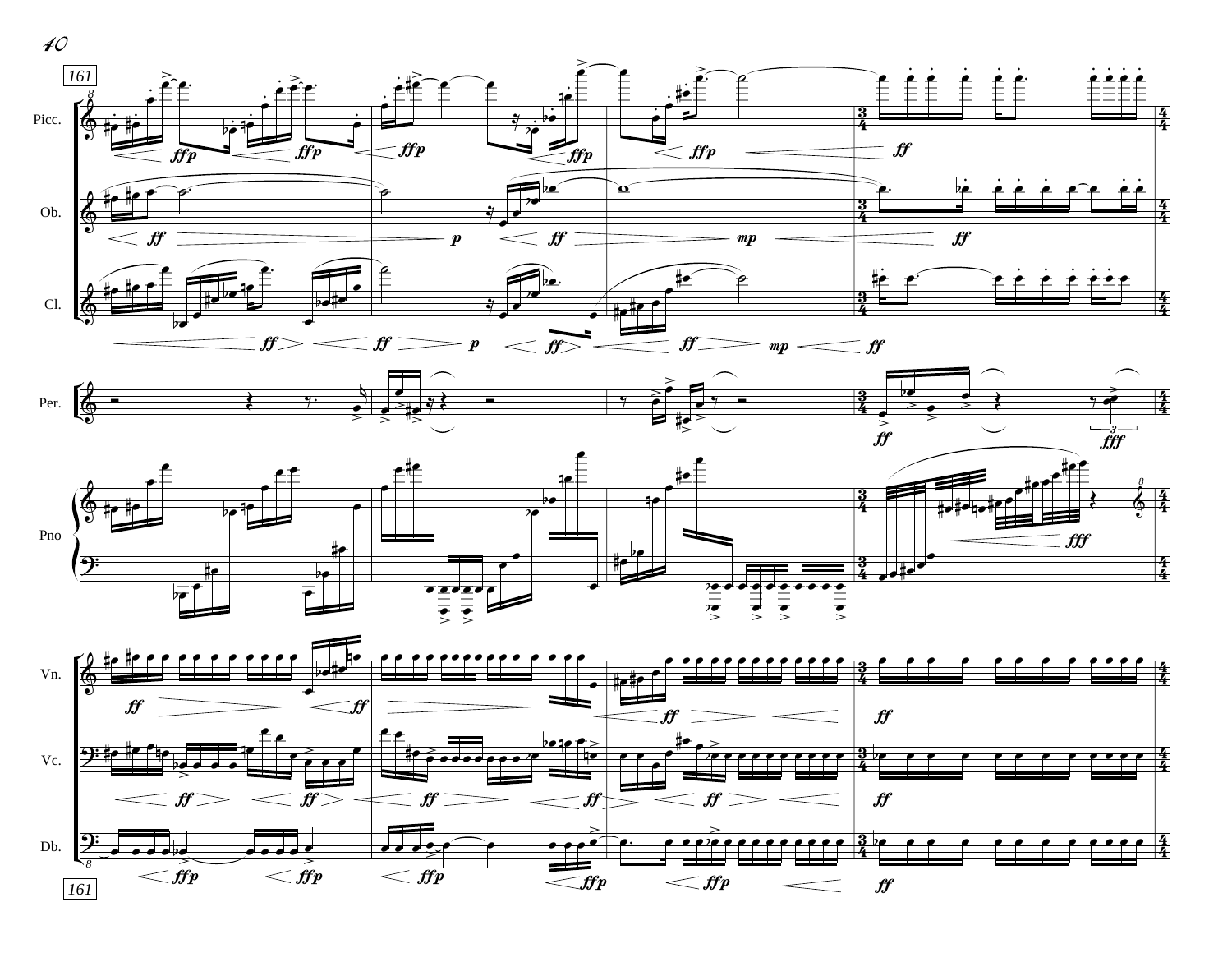![](_page_44_Figure_0.jpeg)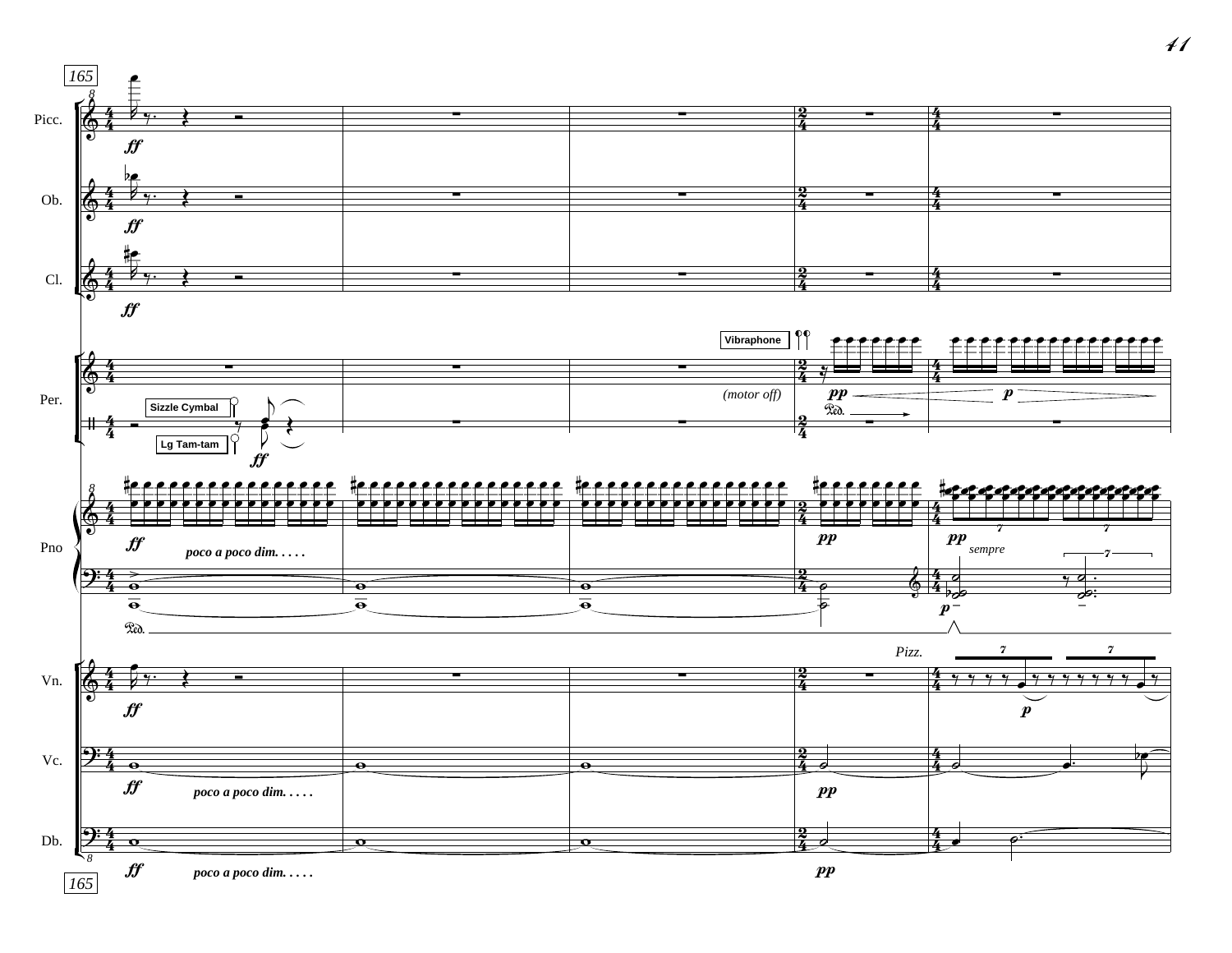![](_page_45_Figure_0.jpeg)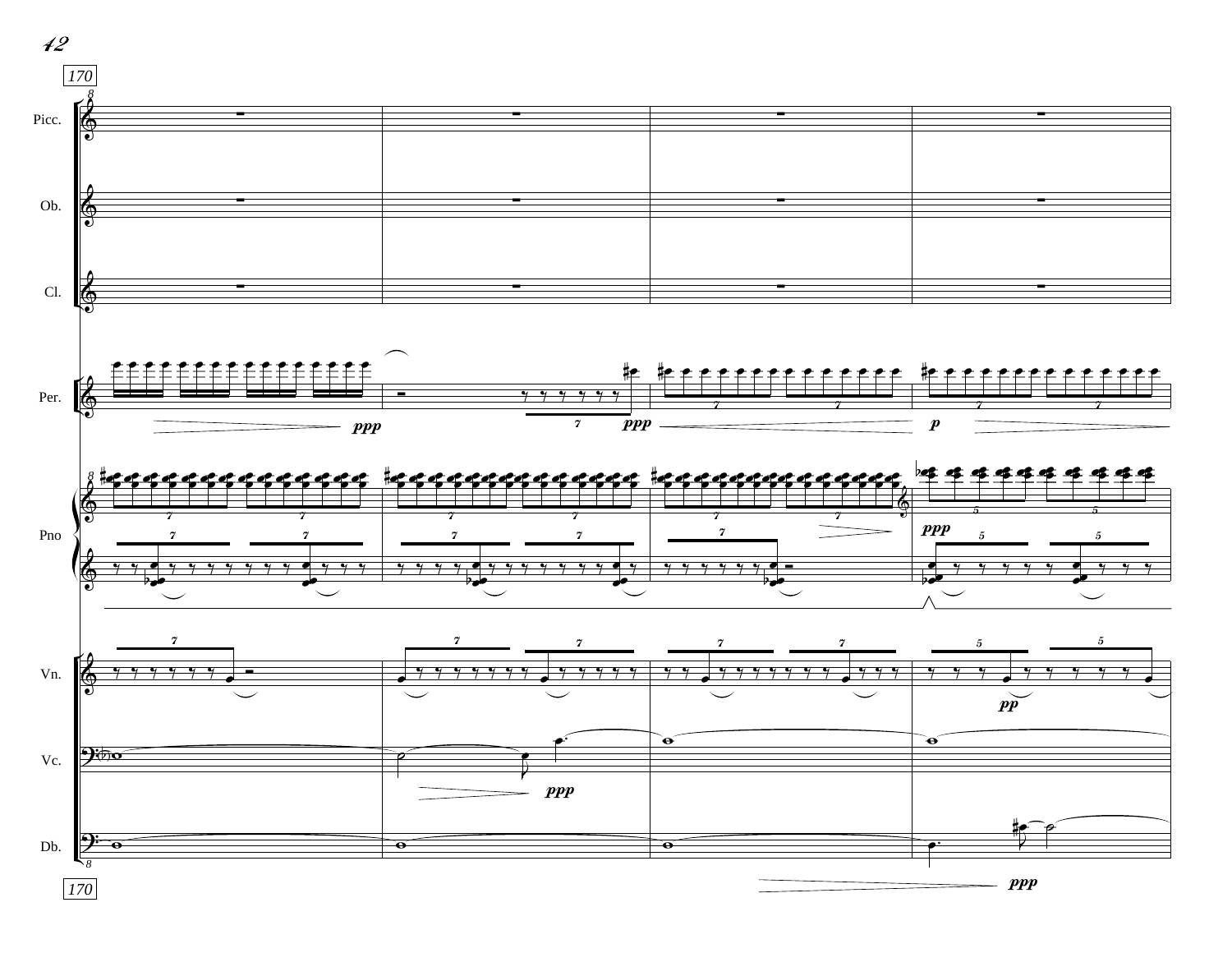![](_page_46_Figure_0.jpeg)

 $\overline{13}$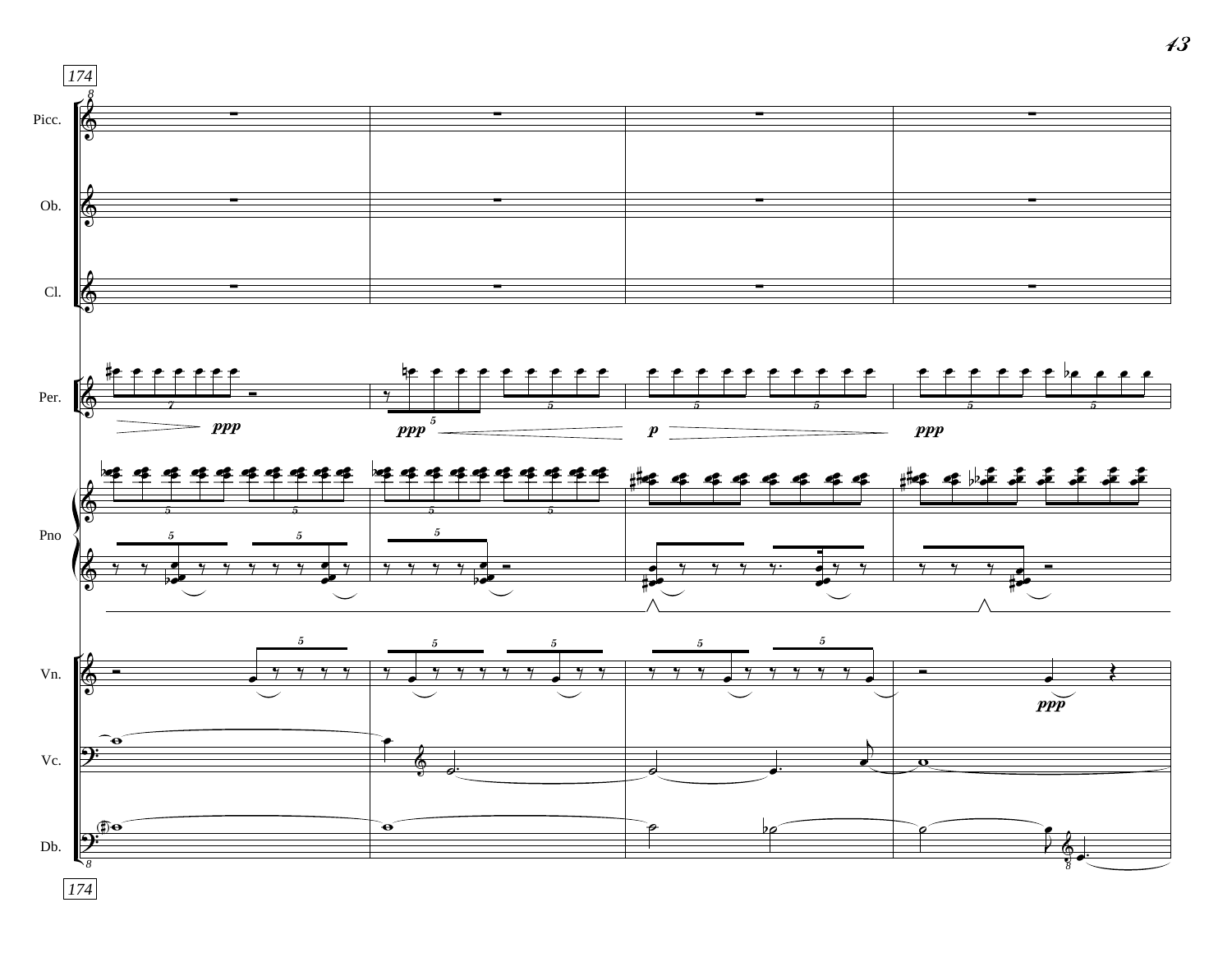![](_page_47_Figure_0.jpeg)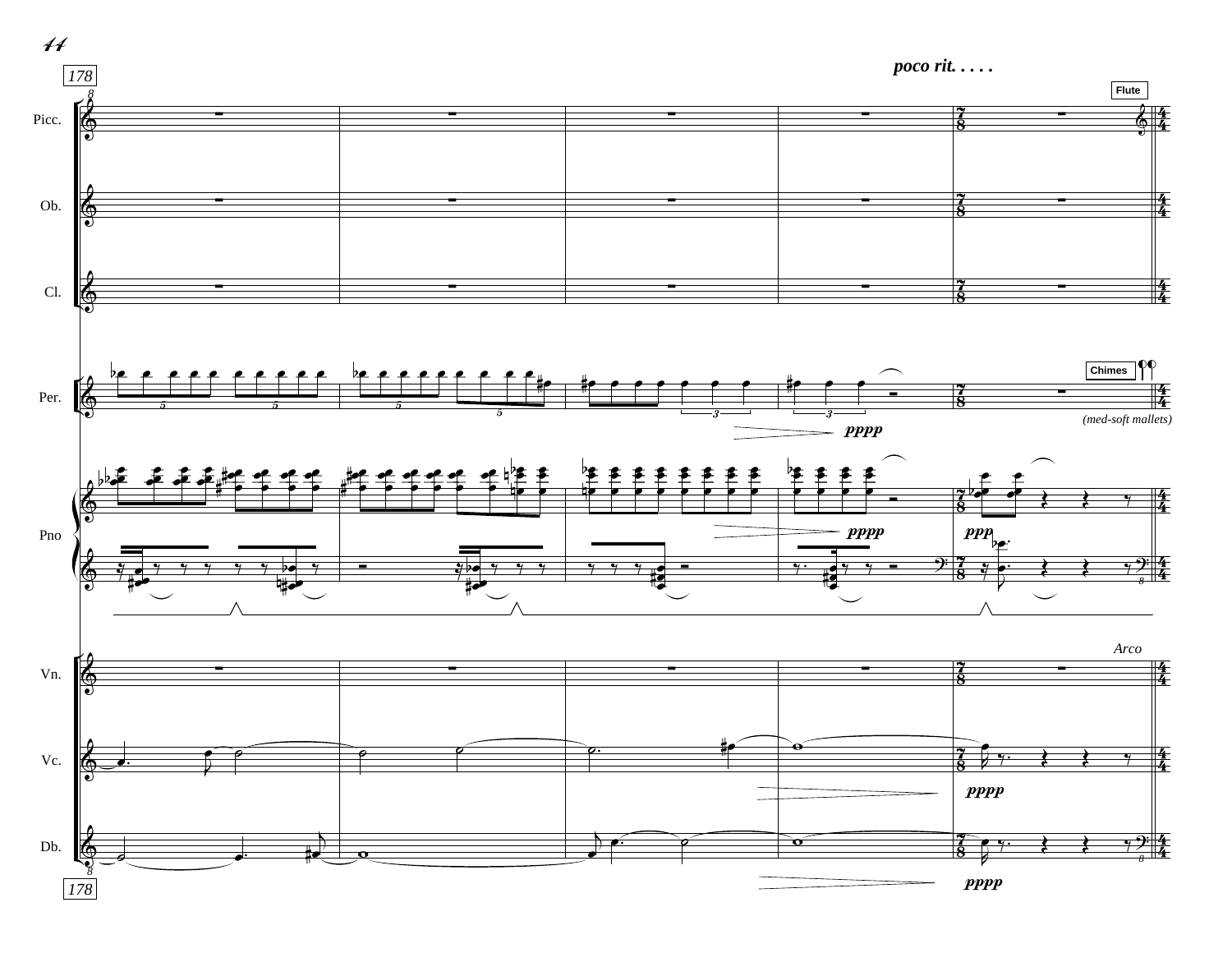![](_page_48_Figure_0.jpeg)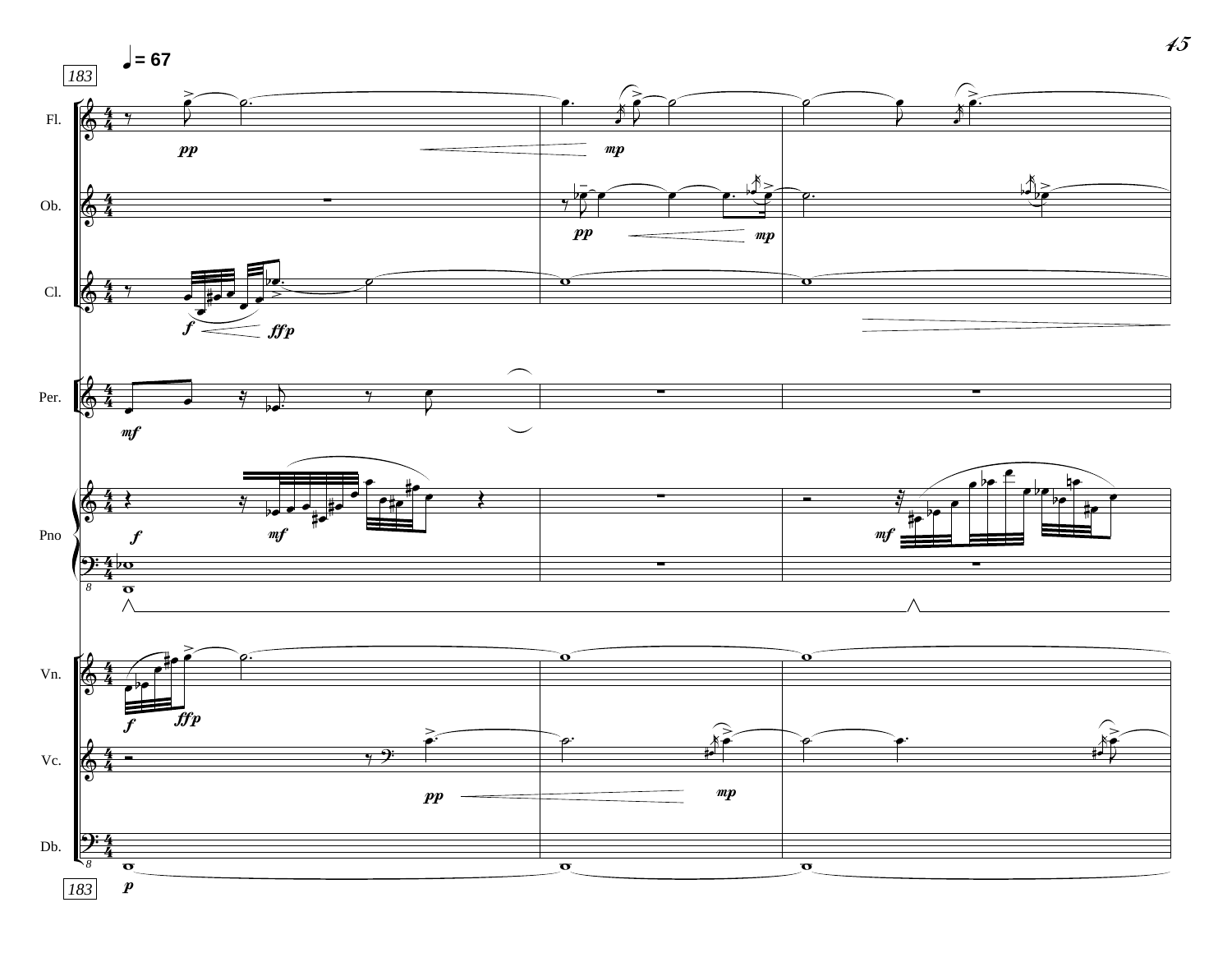![](_page_49_Figure_0.jpeg)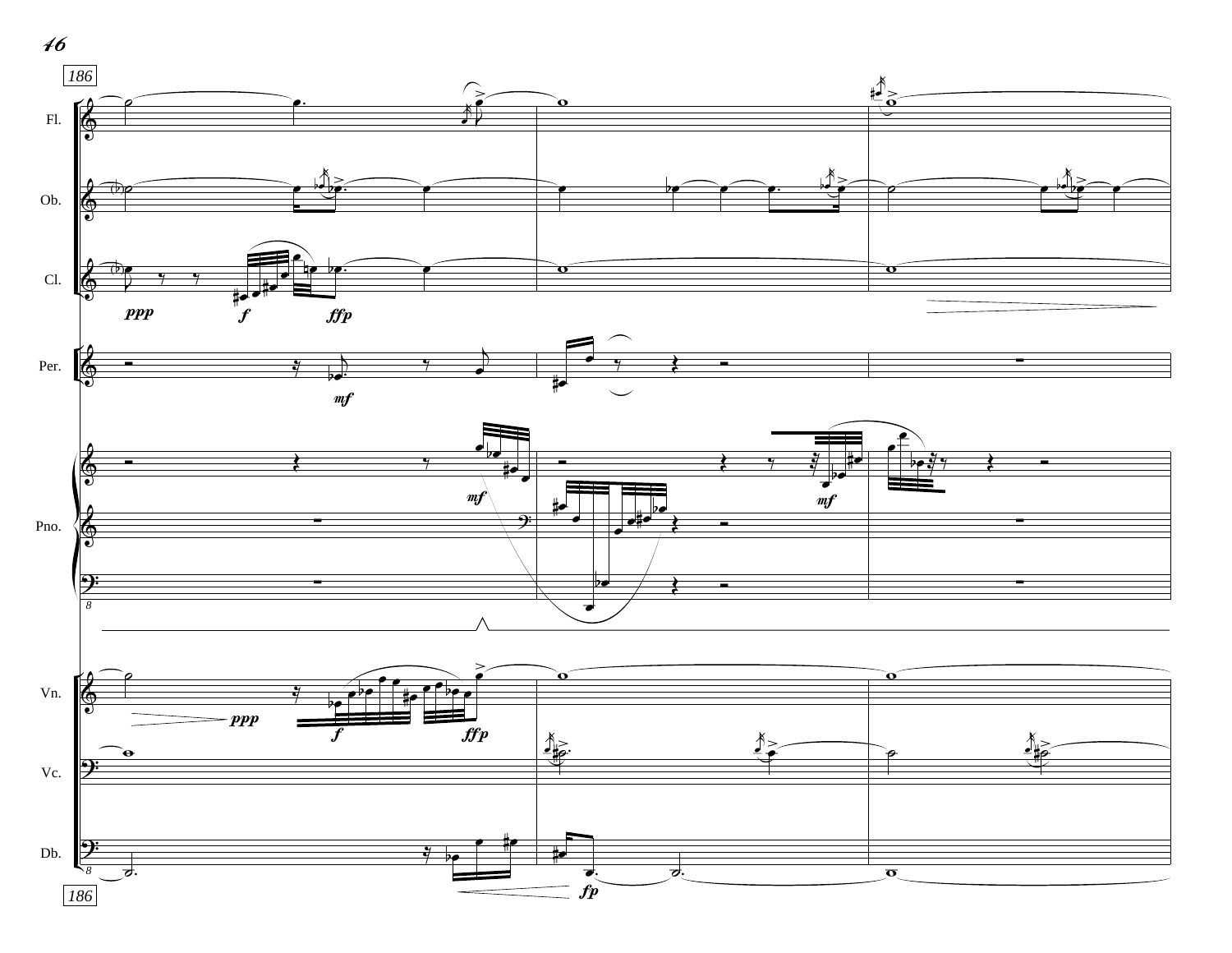![](_page_50_Figure_0.jpeg)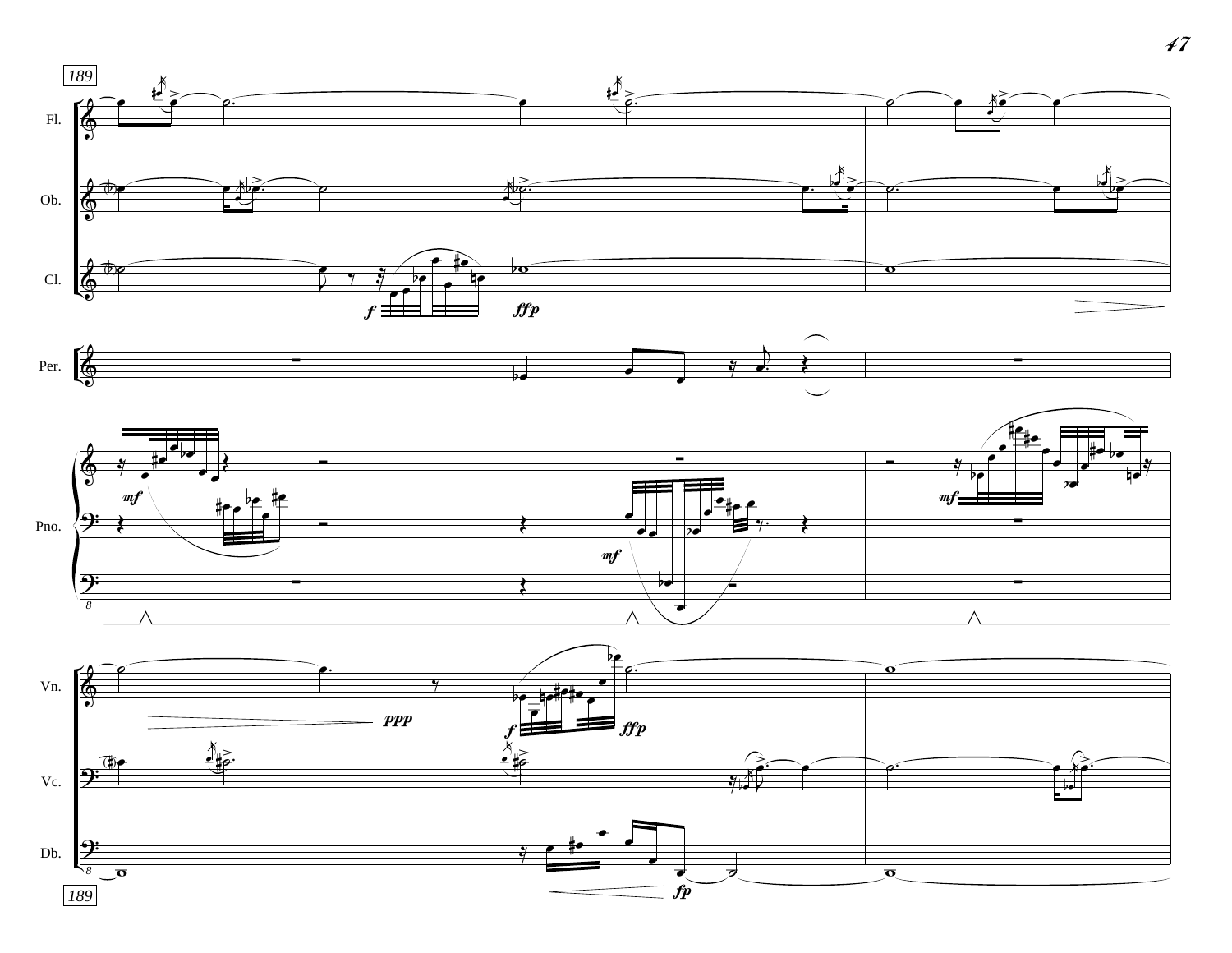![](_page_51_Figure_0.jpeg)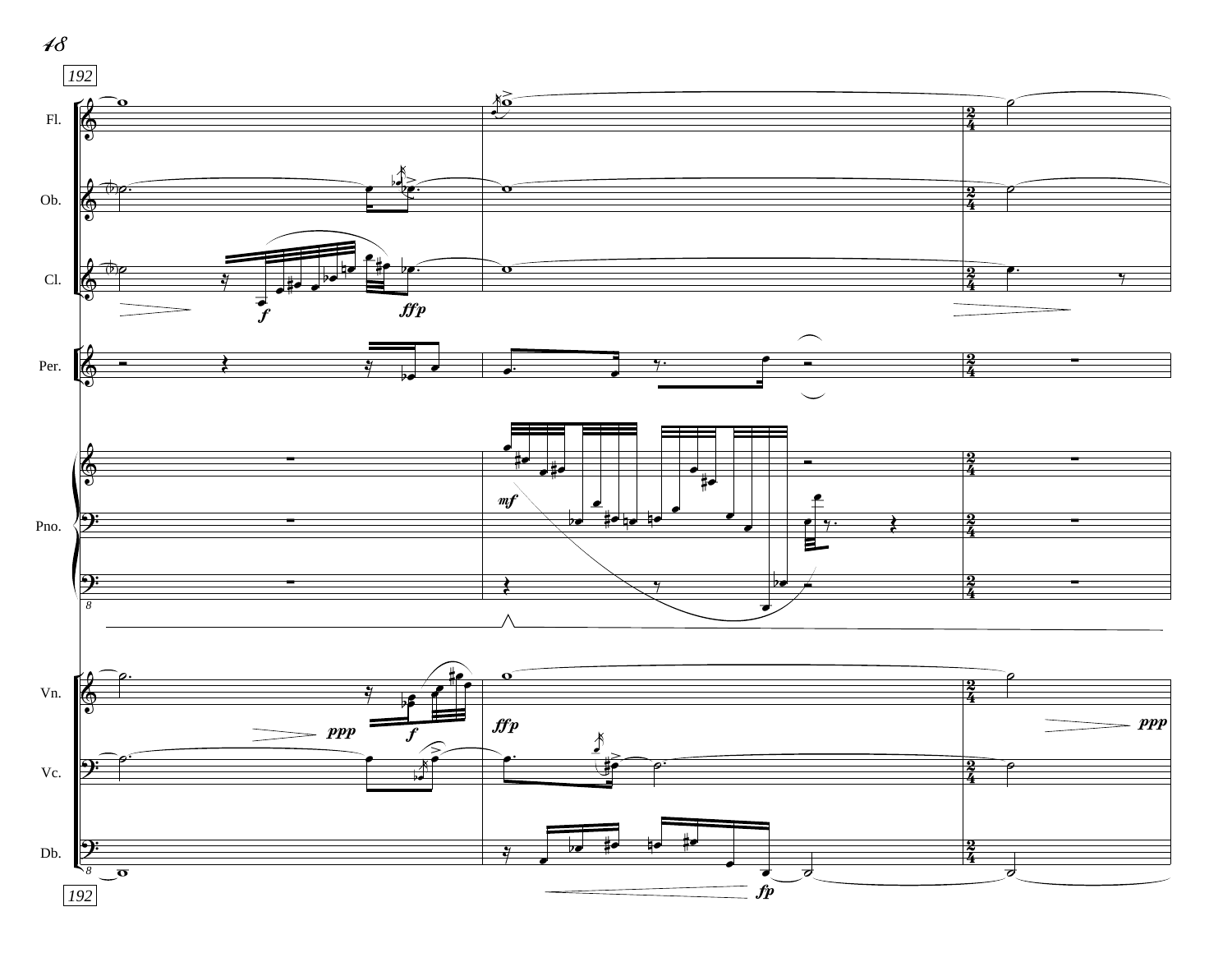![](_page_52_Figure_0.jpeg)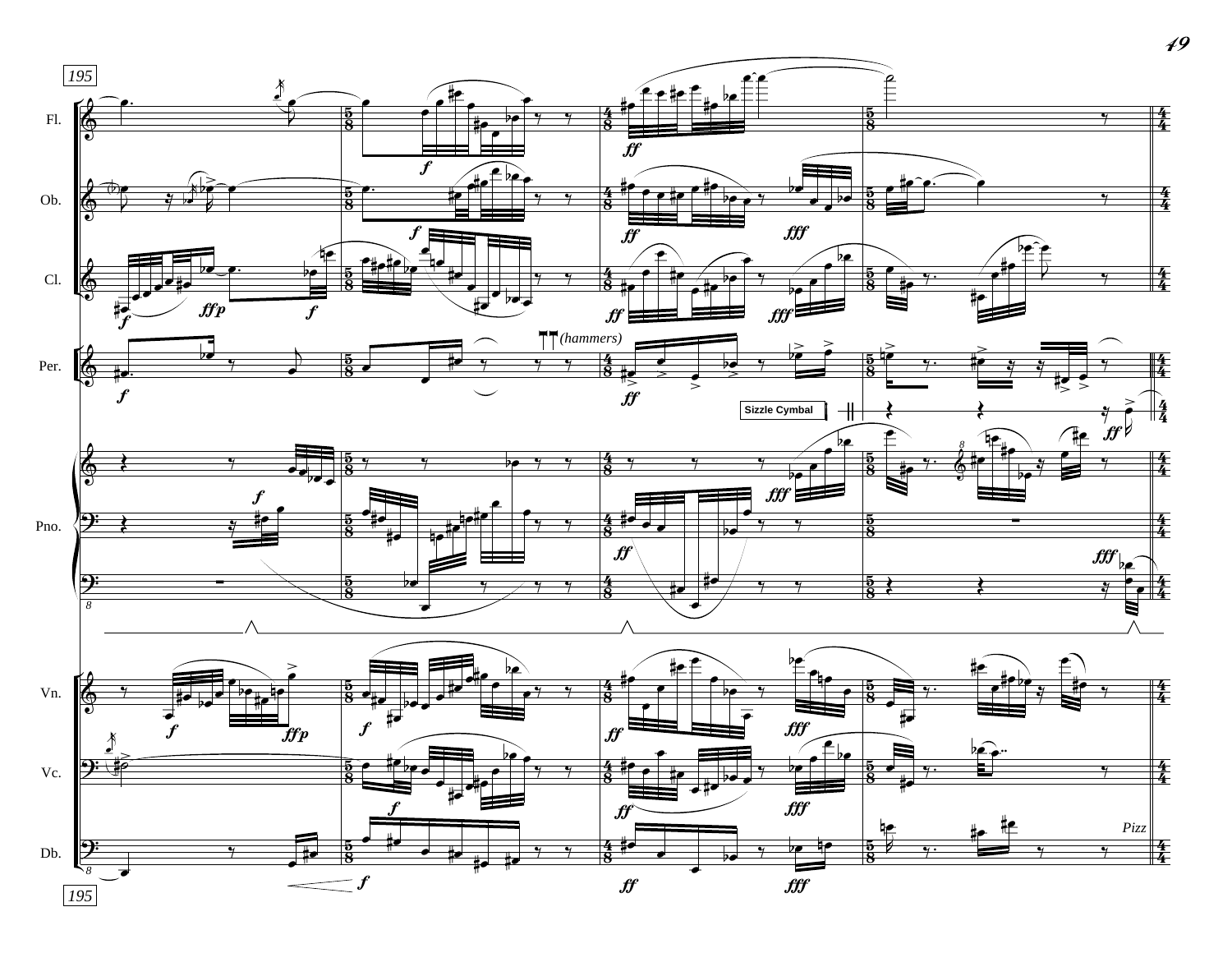![](_page_53_Figure_0.jpeg)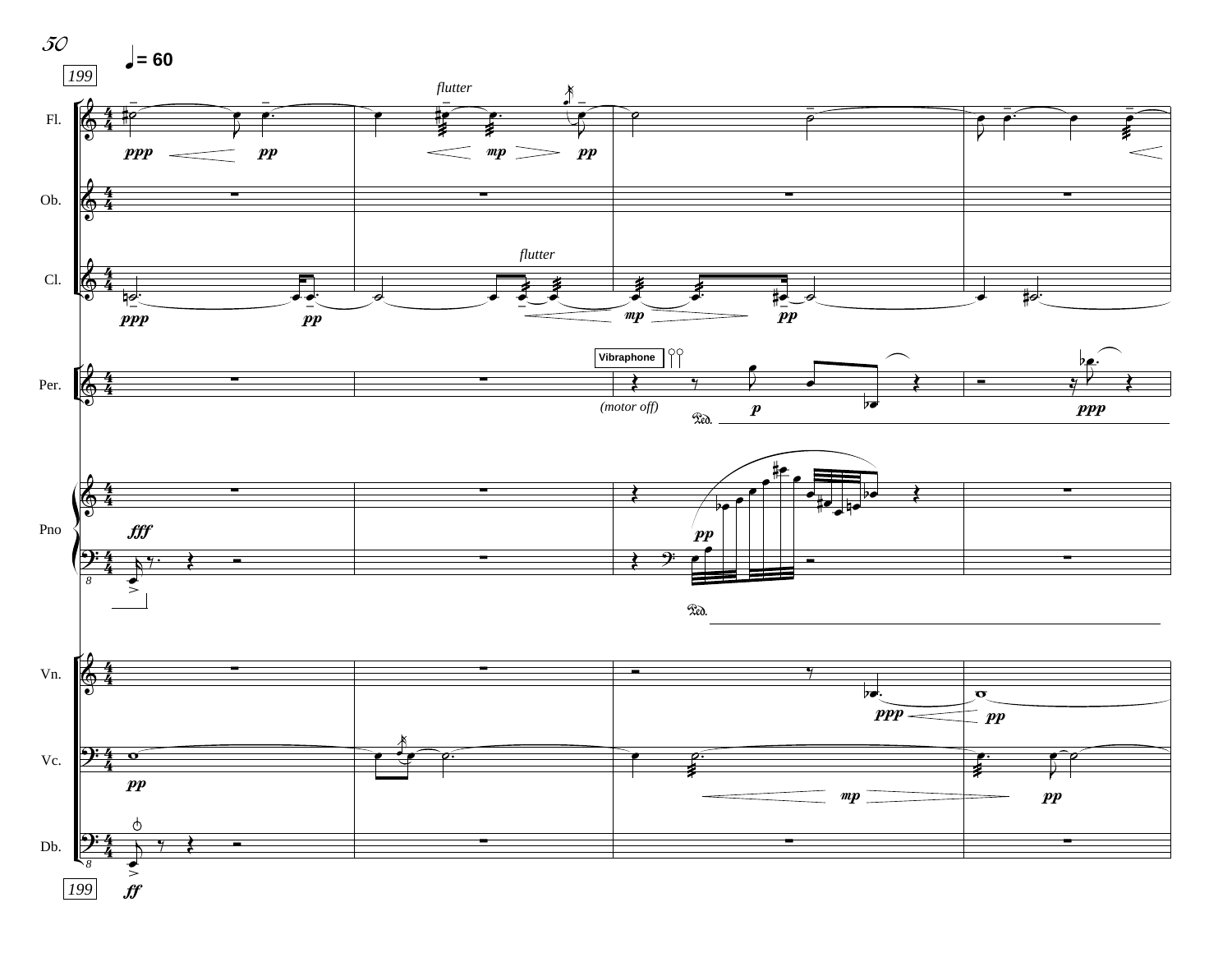![](_page_54_Figure_0.jpeg)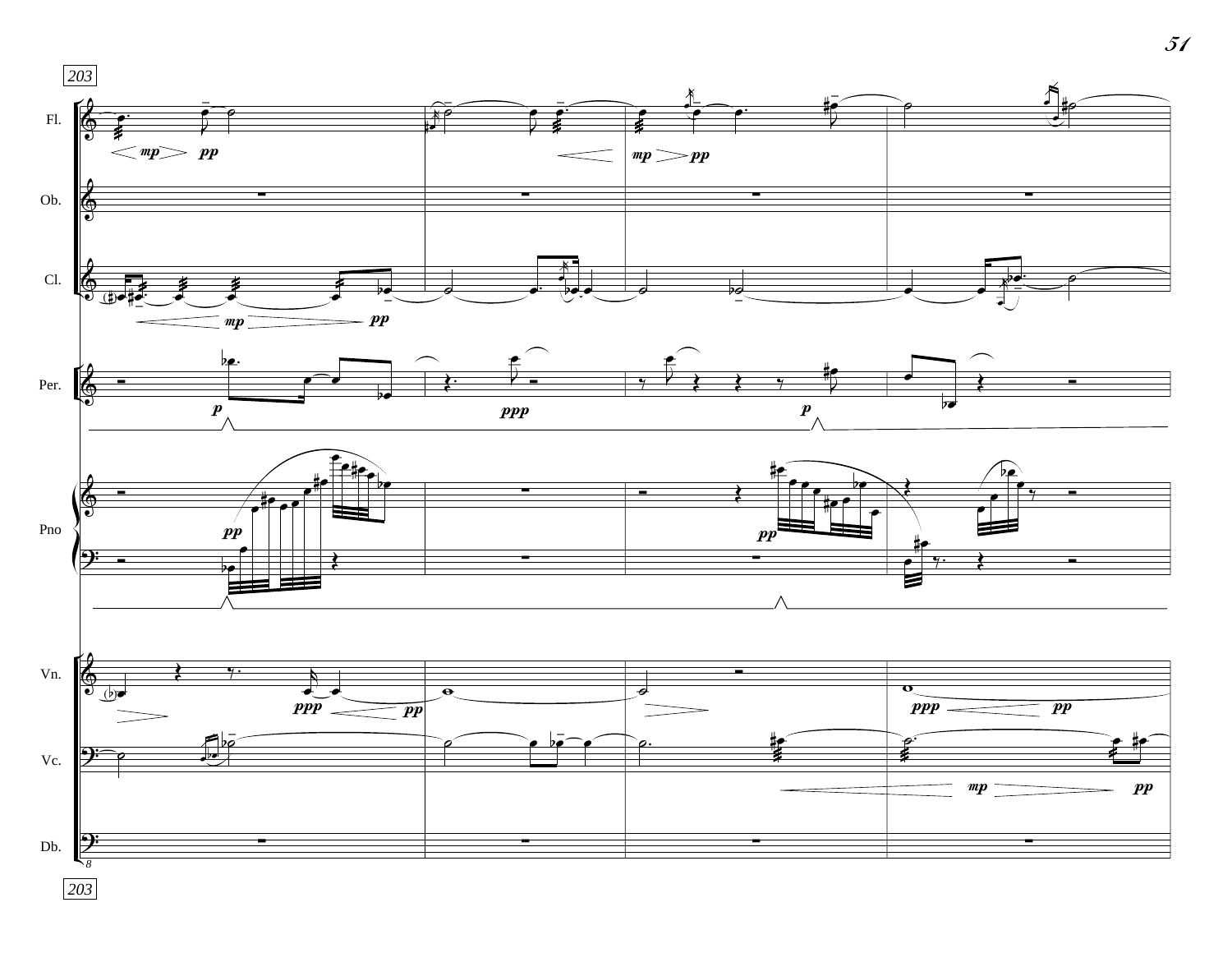![](_page_55_Figure_0.jpeg)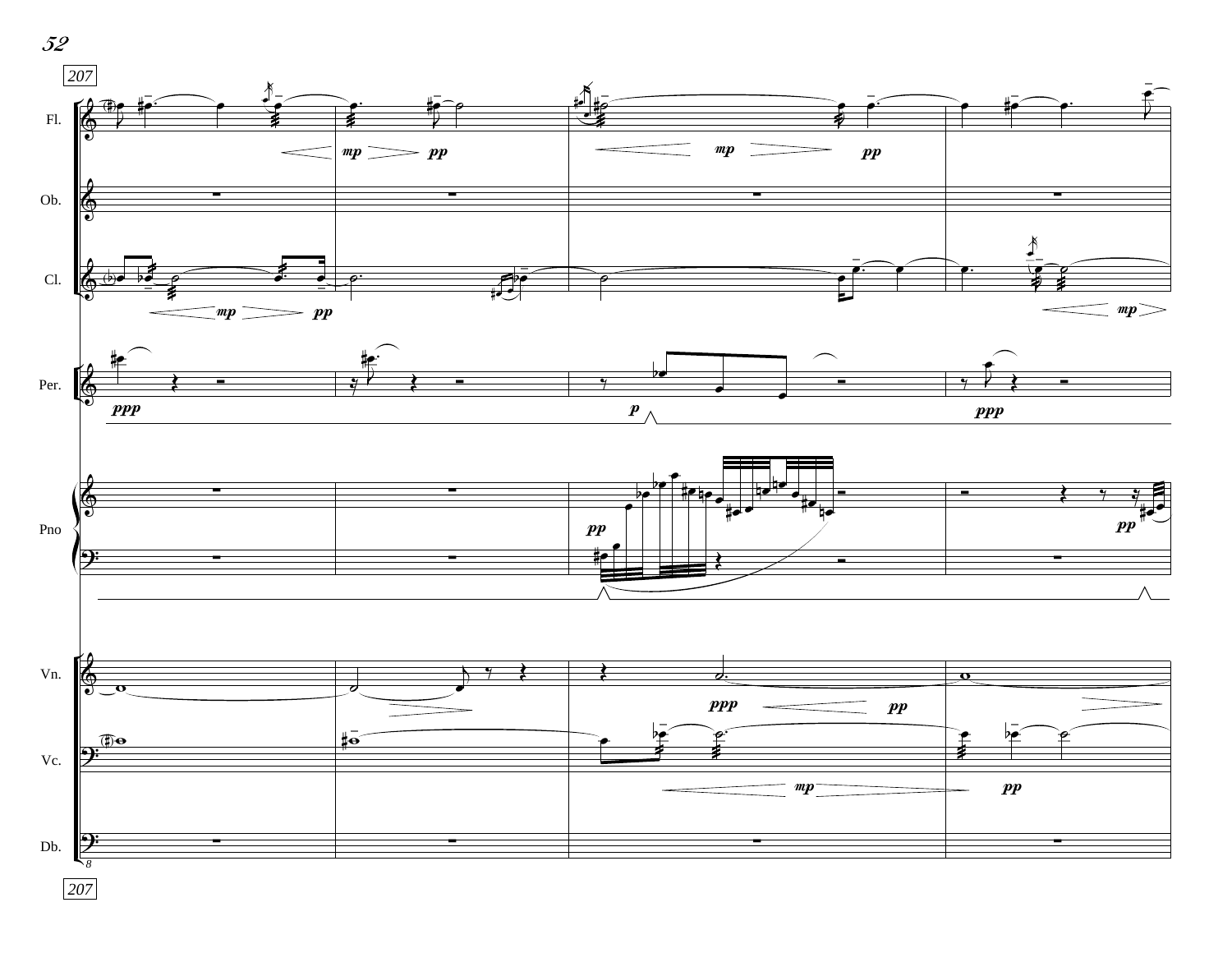![](_page_56_Figure_0.jpeg)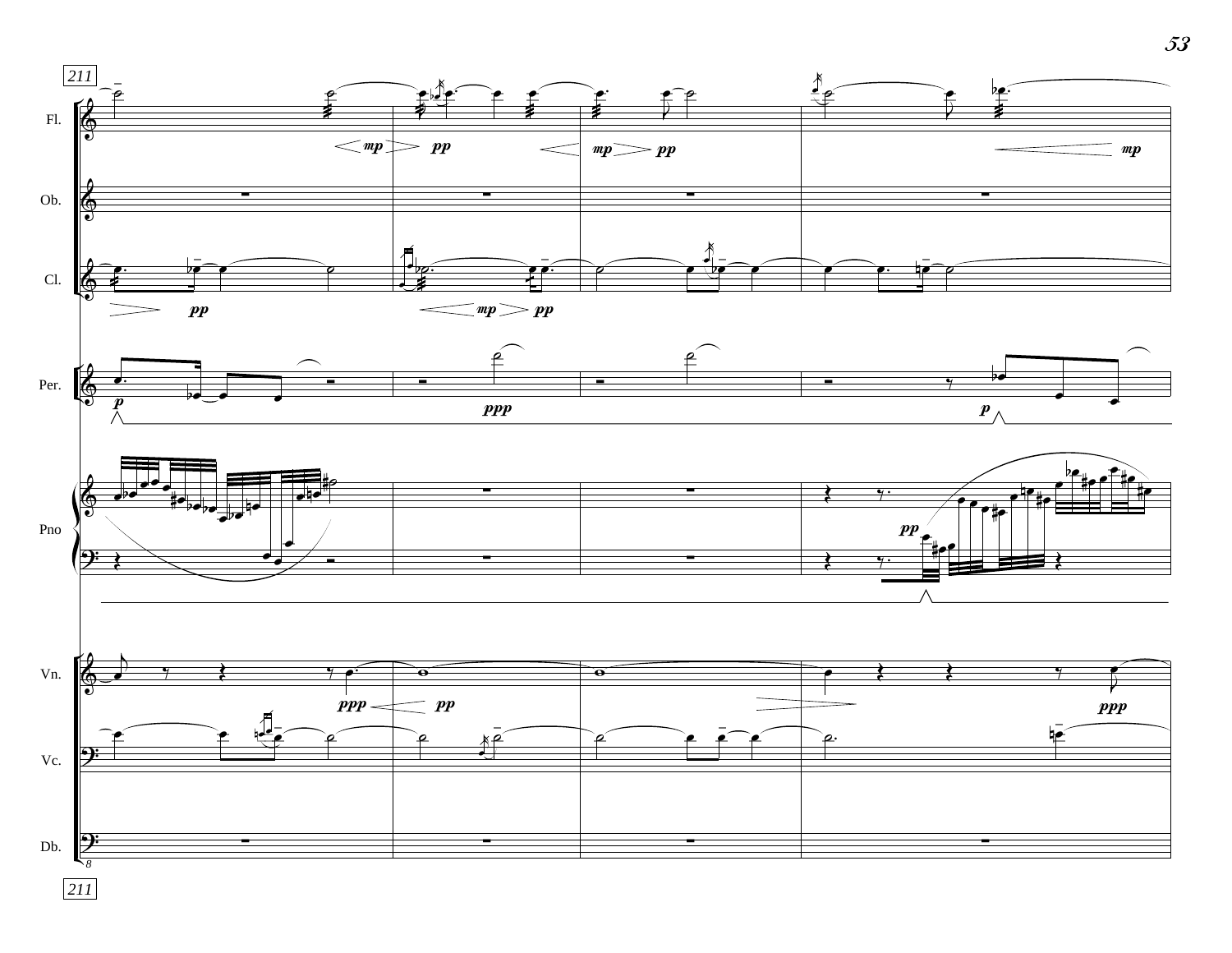![](_page_57_Figure_0.jpeg)